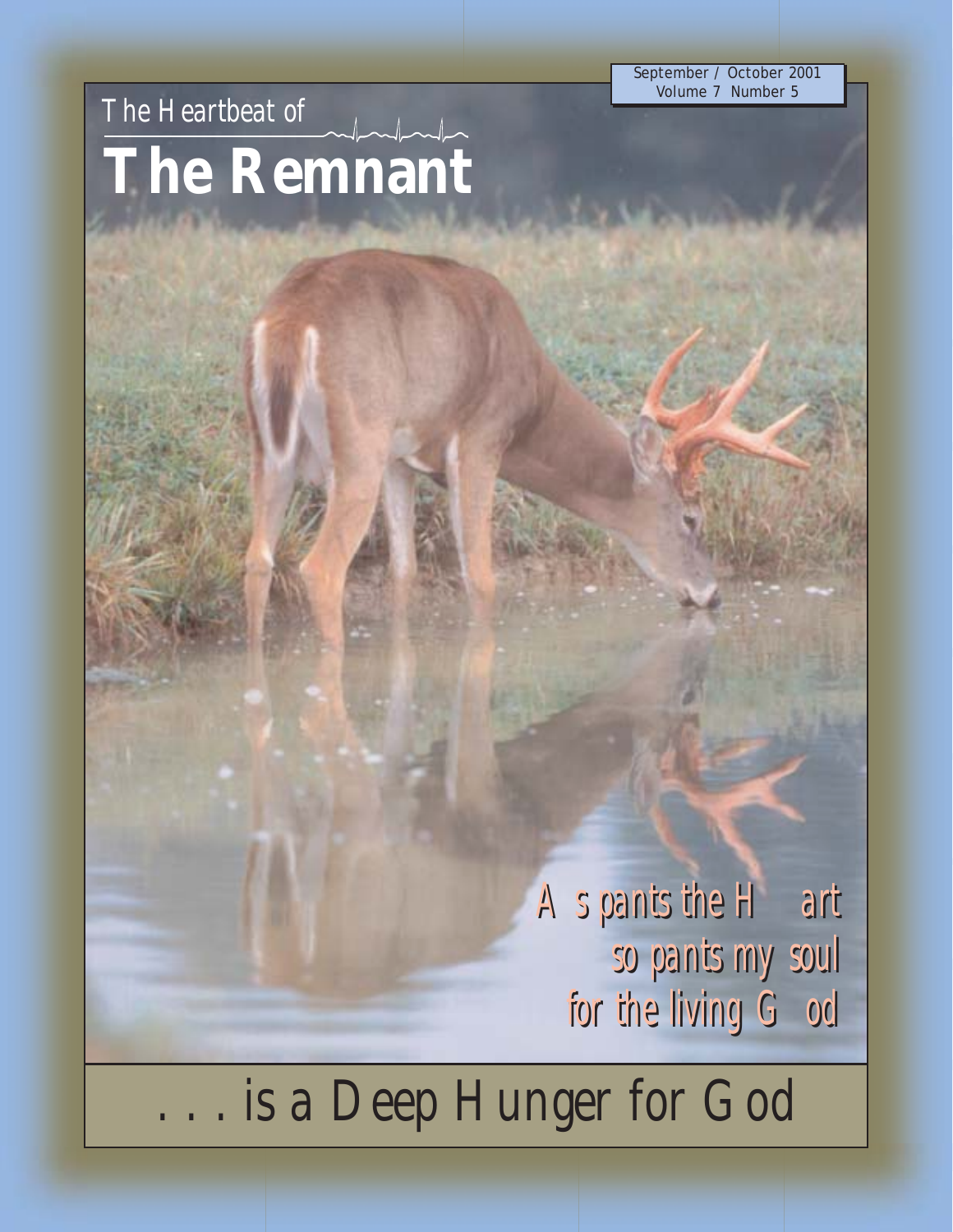| The Heartbeat of<br><b>The Remnant</b>                                                                                                                                                                                                                                                                                                                                                               |  |
|------------------------------------------------------------------------------------------------------------------------------------------------------------------------------------------------------------------------------------------------------------------------------------------------------------------------------------------------------------------------------------------------------|--|
| <b>Publisher</b>                                                                                                                                                                                                                                                                                                                                                                                     |  |
| <b>Charity Christian Fellowship</b><br><b>Publication Office</b><br>400 W Main St Ste 1<br>Ephrata, PA 17522                                                                                                                                                                                                                                                                                         |  |
| <b>Board of Directors</b>                                                                                                                                                                                                                                                                                                                                                                            |  |
| Denny Kenaston · Chairman<br>Ben Beiler • Treasurer<br>Nathan Zeiset · Secretary<br>Mose Stoltzfus · Advisor<br>Myron Weaver • Advisor<br>Andrew Weaver · Advisor                                                                                                                                                                                                                                    |  |
| <b>General Editor</b>                                                                                                                                                                                                                                                                                                                                                                                |  |
| Denny Kenaston                                                                                                                                                                                                                                                                                                                                                                                       |  |
| <b>Editorial Staff</b>                                                                                                                                                                                                                                                                                                                                                                               |  |
| <b>Andrew Weaver</b><br>Eric Wenger • Layout                                                                                                                                                                                                                                                                                                                                                         |  |
| <b>Artists</b>                                                                                                                                                                                                                                                                                                                                                                                       |  |
| <b>Lisa Weaver</b><br><b>Kate Rutler</b><br>Matthew Weaver • Photography                                                                                                                                                                                                                                                                                                                             |  |
| <b>Reprint Policy</b>                                                                                                                                                                                                                                                                                                                                                                                |  |
| All material in this magazine may<br>be copied or reprinted in it's<br>entirety unless we used it by per-<br>mission or a copyright is indicated.<br>Please include our name and<br>address.                                                                                                                                                                                                         |  |
| <b>Subscription Policy</b>                                                                                                                                                                                                                                                                                                                                                                           |  |
| The Heartbeat of The Remnant is<br>published bimonthly by Charity<br>Christian Fellowship. Copyright<br>©2001 by Charity Christian<br>Fellowship. Subscription is avail-<br>able at no cost upon request.<br>However, there is considerable cost<br>incurred by printing it. It is finan-<br>cially supported by the gifts of<br>God's people as they respond to<br>the promptings of His Spirit. We |  |

# $\begin{array}{|c|c|c|c|c|c|}\n\hline\n\text{The Heartbeat of} & \text{where} & \text{C} & \text{O} & \text{N} & \text{T} & \text{E} & \text{N} & \text{T} & \text{S}\n\end{array}$

| 3              | <b>ANDREW MURRAY'S HOME LIFE</b><br>• by Denny Kenaston •                                                               |
|----------------|-------------------------------------------------------------------------------------------------------------------------|
| 9              | <b>Sharpened Words for Little Ones</b>                                                                                  |
| 13             | - A Spiritual Exercise -<br><b>A VERY REVEALING EXERCISE</b>                                                            |
| 15             | <b>SPIRITUAL ADDICTIONS</b><br>• by Paul D. Weaver •                                                                    |
| 16             | <b>THE SPECIAL ACT</b><br>OF A SERVANT'S HEART<br>• by Sheryl Lapp •                                                    |
| 17             | <b>Book Review</b><br>THE PURSUIT OF GOD<br>• by A.W. Tozer $\bullet$                                                   |
| 20             | <b>COURTSHIP PRINCIPLES IN GENESIS</b><br>• by Andrew Weaver •                                                          |
| 23             | THE DEATH OF A NATION<br>• by Richard Yerby •                                                                           |
| 29             | <b>A SISTER'S HUNGER FOR GOD</b><br>• by Miriam Fisher •                                                                |
|                |                                                                                                                         |
| 3 <sub>l</sub> | <b>MINISTRY OUTLOOK:</b><br><b>Dry Shriveled Seeds or</b><br><b>Mature, Productive Plants</b><br>• by Daniel Kenaston • |
| 34             | <b>Precious Letters</b><br>from Our Readers                                                                             |

request your prayerful consideration of this need. Send subscriptions or contributions to: The Heartbeat of The Remnant, 400 W Main St Ste 1, Ephrata, PA 17522 U.S.A. You can call 1-800-227-7902 or (717) 721-7775.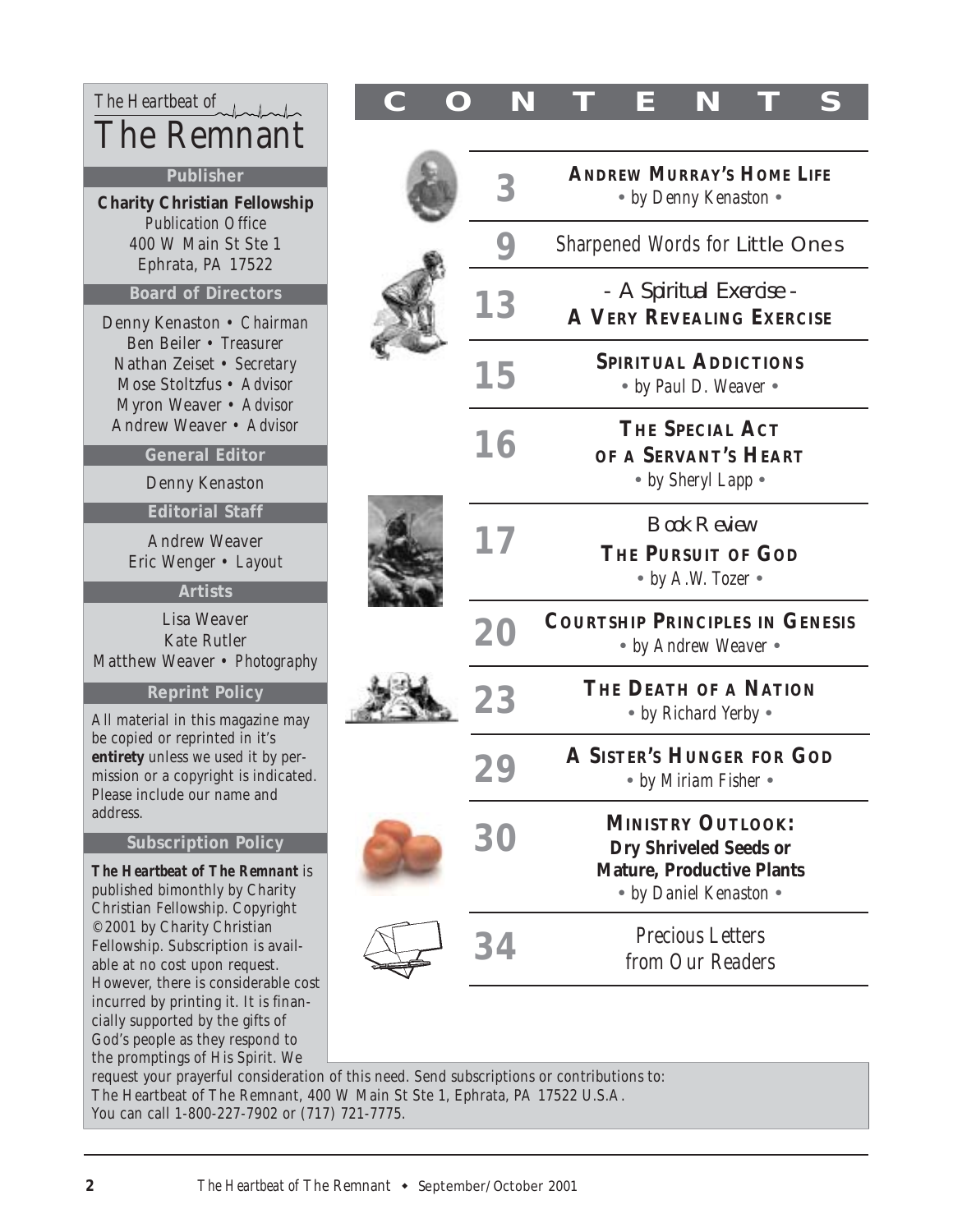

*by Denny Kenaston*



*My Spirit that is upon thee, and my words Which I have put in thy mouth Shall not depart out of thy mouth Nor out of the mouth of thy seed Nor out of the mouth of thy seed's seed Saith the Lord. This is my covenant with them that turn from transgression Isaiah 59:20-21, adapted*

Sone stands in the midst of Andrew<br>Murray's life through biographies, you<br>know immediately that you are standing in Murray's life through biographies, you a wealthy place. We see such a beautiful, manifold fountain of grace poured out on this vessel. The name Andrew Murray is literally a household name among Christians around the world. His influence cannot be measured this side of eternity. He was a faithful husband and a godly father of eight children. Missionary, pastor, administrator, revivalist, writer, and missionary statesman are only a few of the ways in which he served the Lord and his people during his lifetime of 88 years. Through his writings (240 books and pamphlets), Andrew lives on and on, though his body lies buried in a cemetery in South Africa. Surely this is a testimony of the eternal life which abided in him while he walked upon this earth.

The Home History of Andrew Murray is one that I have looked forward to for some time. He is one of my heroes. I knew that I would be in for a rich time of study as I prepared for the writing of this article. I was not disappointed, but in fact found much more treasure than I anticipated. This holy man was not the beginning of a godly heritage as some of our studies have been. Rather, as we stand in the time of Andrew Murray's life and look in both directions, we see a godly heritage bursting forth from men and women who believed the promises of God concerning their families.

Andrew Murray traces his roots back to Scotland. His name, Andrew, was passed down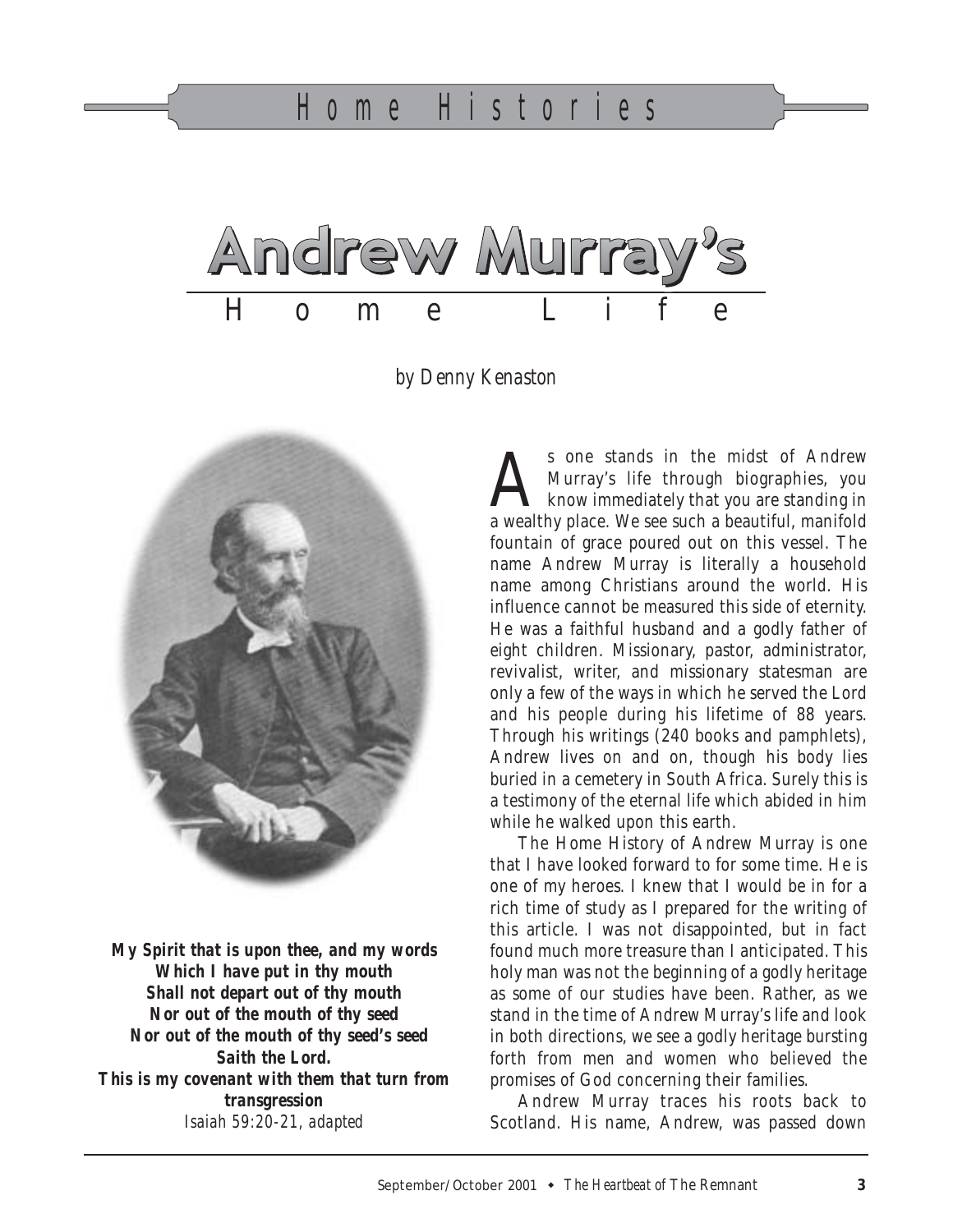from four generations of Andrew Murray's, and as near as I can tell, there is an Andrew Murray in every following generation to this day. His greatgrandfather, grandfather, and father, all carried the name Andrew from the generations before them. All of these men were godly men who set their hearts to love and serve the living God. Each of them chose a godly mate when it was time to marry and start a family. Through the rest of this article I will refer to Andrew as, Andrew junior, and his father as Andrew senior.

# Andrew Murray Senior

This dear man and his wife Susanna are the unsung heroes in the Murray clan. The words of our Lord Jesus come to mind here where He said, "there is nothing hidden that shall not be revealed." Because God gave Andrew junior such a prominent



place to stand among his people, we have missed the hidden influence of Andrew and Susanna Murray. When judgment day comes, this couple's righteousness "shall shine like the sun in the kingdom of their Father." We want to mine some gold out of this godly home.

Andrew Murray senior lost his pious father when he was but two years old. His father passed on into eternity fervently calling upon God for his children's spiritual welfare. The four children and their mother, Isobel, were left in poverty to trust in the living God for their needs. But God heard the crying heart of the dying man and blessed his household after him. The two sons, John and

Andrew, both became preachers of the Gospel, and one of the daughters married a minister. Let us take courage and believe God for our present situations. Here again, a mother is left to raise a family without the support of a man. Relatives gave help, the older brother, John, helped to direct the younger Andrew senior, and of course, the living God of heaven came to their side and built a house of God-fearing children. If we sit in despair and unbelief because our case seems hopeless, how can God reach down and help us?

Young Andrew Murray senior had a longing in his heart to preach the gospel to the heathen in distant lands. He was twenty-six at the time. When an invitation was extended to go to South Africa, his heart rose to the challenge. He would pastor an established Dutch Reformed Church and reach out to the heathen in the regions beyond. So it was that this young pioneer missionary left Scotland, full of dreams and visions of serving the God of his fathers in a distant land. The year was 1822, and South Africa was indeed an undeveloped wilderness. It took Andrew senior ten rigorous days by wagon to get to the town that would be his home till death. After two years he met Susanna Stegmann, who soon became his wife, and together they began to raise a family to the glory of God.

We want to take a few sanctified glimpses into this home, because its influence raised up many servants in the kingdom of God. These beautiful results do not happen simply by accident or solely by God's providence. Specific principles were followed in the fear of God, and God gave an abundant increase. Of Andrew and Susanna's eleven children, nine were involved in the ministry. Five of their sons were ordained preachers, and four of their daughters married preachers. Let us also consider the grandchildren, because they are the true test of a man's home. Of their grandchildren, thirty-two of them were engaged in ministry. Seventeen of the grandsons were ministers, twelve of the granddaughters married ministers, and three more became missionaries to the unreached. The godly genealogy goes on and on from here. There were many servants of Christ down through the generations of this one family, and today their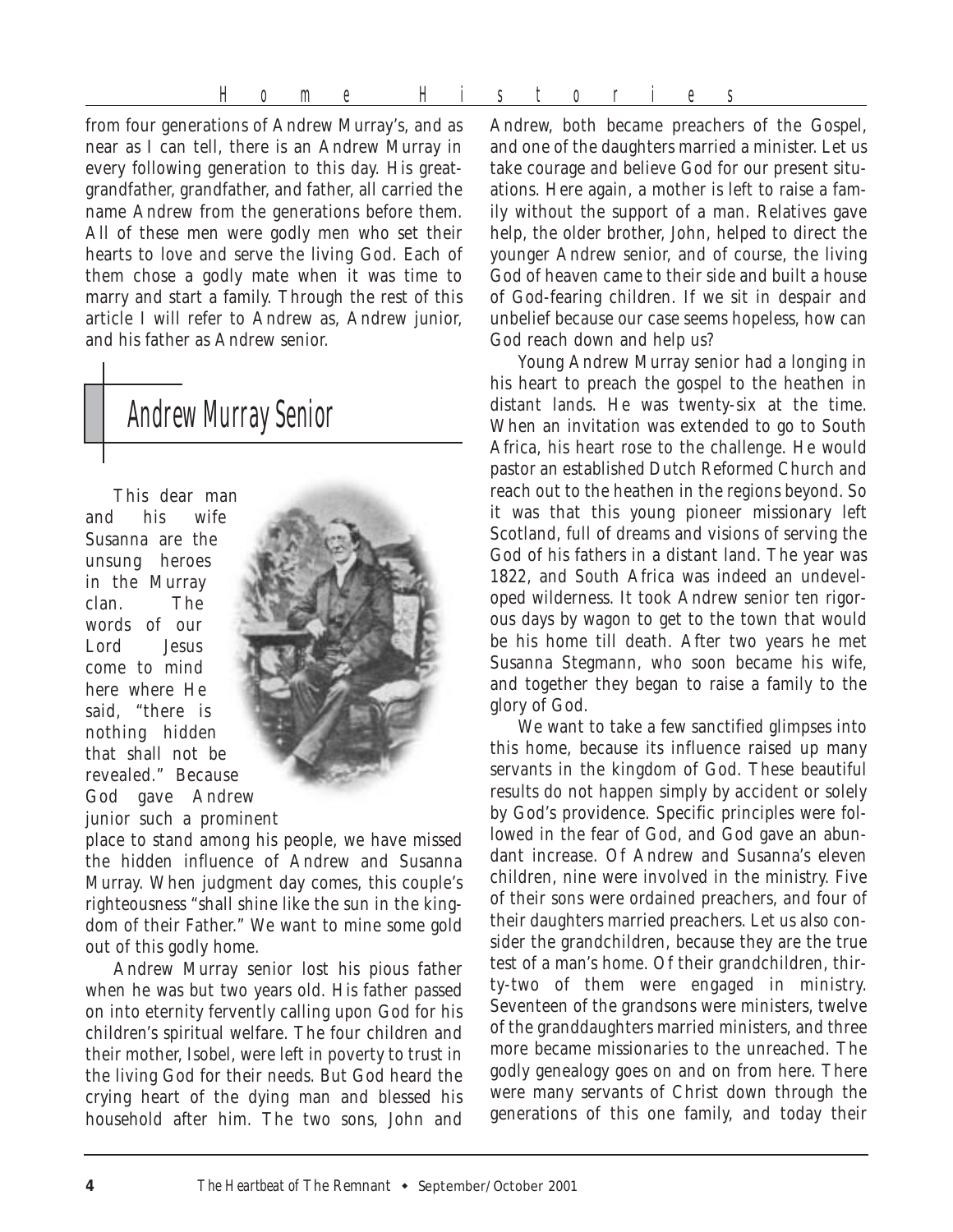descendants number several thousand in eight generations. Please remember also, the two godly generations that preceded Andrew Murray senior. That makes ten generations. Do I have your attention? Now let us look at several areas of powerful lasting influence.

# Father's Example

Andrew Murray senior was a godly man. This will be easy to see as we gaze into his home. However, he was also a preacher, a very zealous servant of God. Like begets like, and this principle was clearly true in the case of the Murray children. Their father was full of the zeal and love of his God. A man full of the energy of the Spirit of God. He would often be preaching several times in one week's time. He threw himself into the work of establishing churches, and in his labors of forty years, he founded eight churches. He was a man of tireless dedication to the flocks that he started. The children watched his zeal for the Lord, and all of them said, "I am the Lord's." They saw father joyfully serving the Lord, and I'm sure this had much to do with their choices to enter into the work. When father and mother love to love the Lord, and love to love the people of the Lord, this becomes a powerful, continuous magnet to draw the children into God's service.

# **Reverence**

If there were one word to describe the prevailing spirit of the Murray home, 'reverence' would be the word. This was the 1828 kind of reverence, not the watered down kind we have today. Webster's 1828 dictionary defines the word as follows: "Fear mingled with respect, esteem, and kind affections." "Reverence for God's name, reverence for God's day, and reverence for God's word were clearly sensed in the home. The wife reverenced her husband, the children reverenced their parents, and all reverenced their God." What a beautiful atmosphere this must have created in the household. "The chil-

dren were taught to render obedience in such a way that it was natural and normal to them. Father's word was law; from his godly decision there was no appeal. His wisdom was never questioned." These words were written with endearment by one of Andrew senior's daughters, in a small book entitled *Unto Children's Children.* This atmos-

*"When father and mother love to love the Lord, and love to love the people of the Lord, this becomes a powerful, continuous magnet to draw the children into God's service."*

phere was obtained in three ways: 1) by the spirit of father and mother, 2) by a lovely flow of love between parents and children, and 3) by a proper use of the rod when it was needed to correct a child for future blessings. This submissive, respectful attitude was witnessed many times, long after the children had left the home and were out on their own.

## **Mssionaries**

Here lies a hidden secret in the Murray home that could easily be overlooked. The Murray home was five hundred miles in toward the interior of Africa. It was located on the trail that led further out into the bush and jungles of Africa. Many missionaries traveled by the household and were invited by Andrew senior to spend the night. They were English, French, Scotch, and German, which provided many interesting language learning opportunities. This was no little undertaking, as they traveled more like a wagon train with many animals and workers. But this sacrifice was no matter to the head of the house, for he loved mis-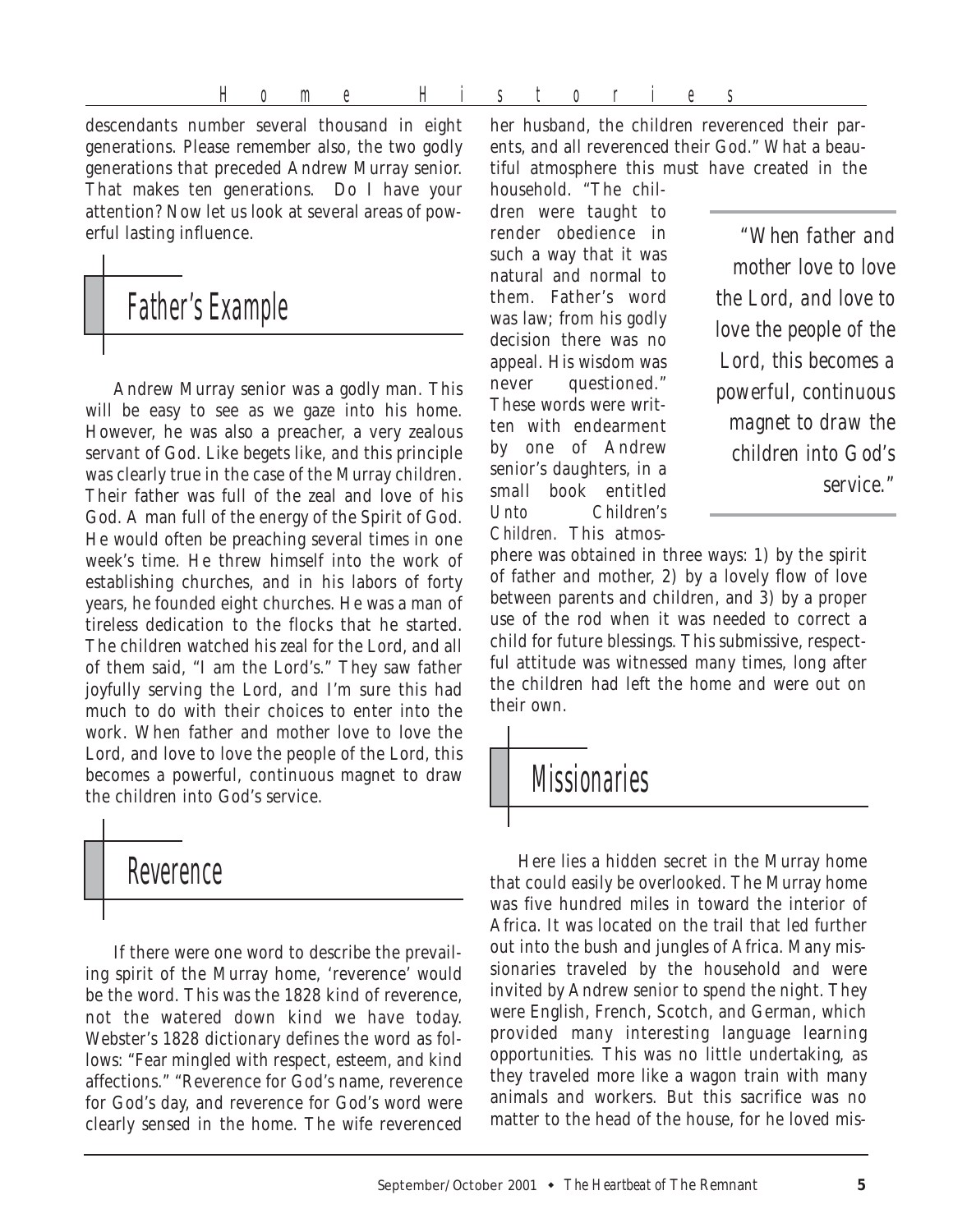sionaries, and he loved foreign missions. The whole family was involved in showing hospitality to these many weary missionaries. The home was large, the grounds also, with gardens and fruit trees. This provided space for relaxation, and fruit that delighted many a missionary child, who ate the fruit like candy.

So, where is the blessing in all this, besides the fact that the servant opportunities were many for the Murray children? The blessings lie in the influence that the missionaries had on everyone in the home. Missionaries are dedicated people. Their love for the Lord is often exemplary. The real life stories they tell of their faith in God are very inspiring. The Murray children grew up on the many evenings spent sitting around listening to soldiers of Christ tell of the battles they fought. Mr. Moffat and Dr. Livingstone were in the number of missionaries who frequented Andrew Murray senior's home. The children were often gathered together to listen as father or mother would read the latest letter from one of these men. Most of us don't live on a missionary path, but we do have many biographies and other creative alternatives. The important part is to keep the lives of the saints, both dead ones and living ones, before our families. Let us do what we have to do in order to make this happen.



In the year of 1860, a gracious visitation of God's spirit began in Andrew Murray junior's church. There was a sound from heaven of a mighty rushing wind, which prevailed upon a group of youth who were having a prayer meeting. God visited this church and many others as revival fires began to spread. This is a wonderful thing to happen to a young minister of thirty-two, who had been praying for such a visitation for many years. It was from here that Andrew Murray junior was led into a beautiful spirit-filled life for which he is so loved and known. But where did it all begin?

Andrew senior had a holy exercise that he placed upon himself every Friday night for nearly forty years. On Friday evenings he would go into his study and spend the evening reading accounts of revival history and then praying for revival in his land. The children remembered well the many times they heard their father weeping and groaning in prayer for revival in the church. Here is where the seeds were planted in the hearts of the children. Here is where their own appetites were stimulated with a longing for God to come and move among His people again. Father would often come briskly out of his study, with excitement, and read to the family an account of God's visitation somewhere in the world. This burden was passed on to the children, and they began to pray as they grew older. This dear old man saw the answer to his prayers as the Holy Spirit was poured out in South Africa near the end of his life. His sons picked up the mantle, as well as did other men, and revival fires burned brightly. Do we grasp what is happening here? Hudson Taylor heard his father pray fervently for China, and Hudson blanketed China with churches. John Patton heard his father groaning in his closet for the heathen, and John Patton went to the heathen and won them in multitudes. Now Andrew Murray hears his fathers groaning for revival, and God raises the son up to carry the burden all across the Christian world for 150 yr. What are we longing for? What is it that our children see and sense that we are living for? They will pick it up and carry it beyond our fondest dreams and visions.

# Andrew's Mother

She was simply called Mama. This was a name of endearment to all of the children. Though Andrew senior was a very active father, it is quite clear that this dear lady had much to do with the molding of the family. Her husband was a busy minister, and there were times when he was away from home for days at a time. Did everything stop when he was away? We know the answer to this question. Mother stepped in to fill the vacancy.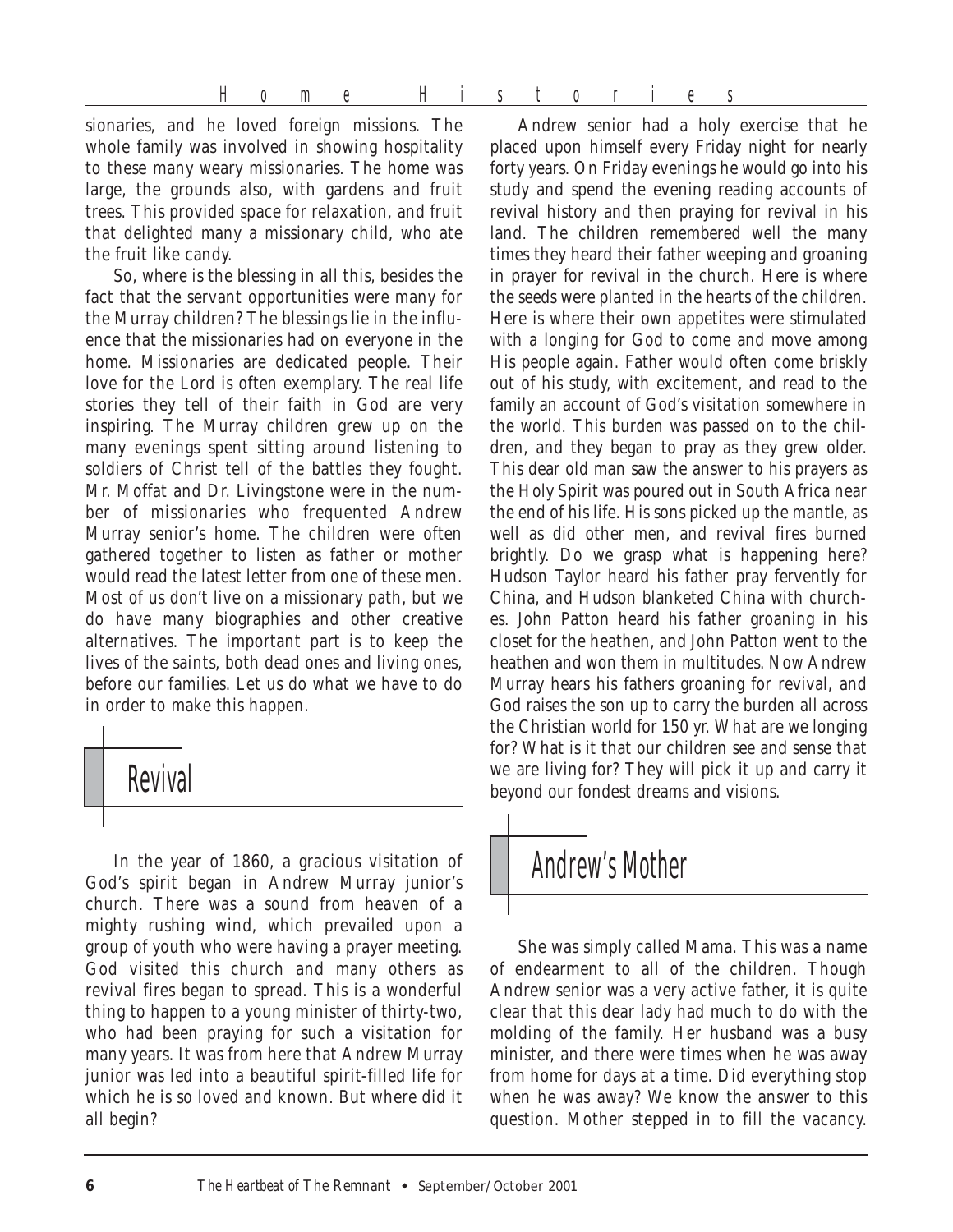On Sundays when Andrew was away, she always taught the children out of the Shorter Catechism in the evening. The Lord's

Day was strictly observed, and only a walk in the garden with the family was allowed. No games, running, or tree climbing on this day, and all must be in church to hear the word of God preached. One of the daughters writes, "She taught us to read before we were old enough to go to school, and the hymns and Bible verses which we



learned at her knee have remained in the memory for a lifetime." In the earlier days when schools were hard to find, she schooled the children at home. Young Andrew was schooled at home for the first few years of his life. Oh, the beauty of the proper balance of father and mother working together to raise up a godly seed upon the earth. How can its influence be measured? It seems to me that Susanna was truly a helpmeet to her husband, and he was the head and leader of his home. Lord give the church many more of these in the days to come.



There was a regular discipline of family devotions in the Murray home. It seems they followed the pattern of many of the old Puritans. Morning and evening, morning and evening, times of worship were never missed. We mentioned already how Susanna kept the flow of this regular worship in the absence of her husband. There were long seasons of singing as the family used several different hymnbooks in Dutch and English. Father was a man of the Word and spent much time teaching and admonishing the children from the Bible. This was done as they rose up in the morning, while they sat in the house, while they were going on the way, and when they were going to lay down at night. The children well remembered their father striding back and forth in the dining room after supper, as he expounded and repeated a verse of scripture with unction and meaning. Many verses were hidden in the hearts of the children by this method. He would say the verses again and again with fervor and intensity, his face expressing the deepest emotions. As I picture this holy man, so excited about the Bible that he cannot stay sitting, my heart thrills at the thought of it. May the Lord raise up us fathers to be so full of zeal and conviction that we can't help but jump to our feet at times as we expound the word to our families.

## Precious Memories

As I study more and more of the families of the past, it becomes evident to me that each one of

these examples had fun together. The picture of a home that is always sober and never laughs is not a godly picture. The joy of the Lord is a strength to a home, and a merry heart does do good like a medicine. Andrew Murray's home was no exception to this. They had many good times together. It is true that they lived days away from civilization; however, you don't need the nicest things to have good times with the family. The chil-

*"The picture of a home that is always sober and never laughs is not a godly picture. The joy of the Lord is a strength to a home, and a merry heart does do good like a medicine. Andrew Murray's home was no exception to this."*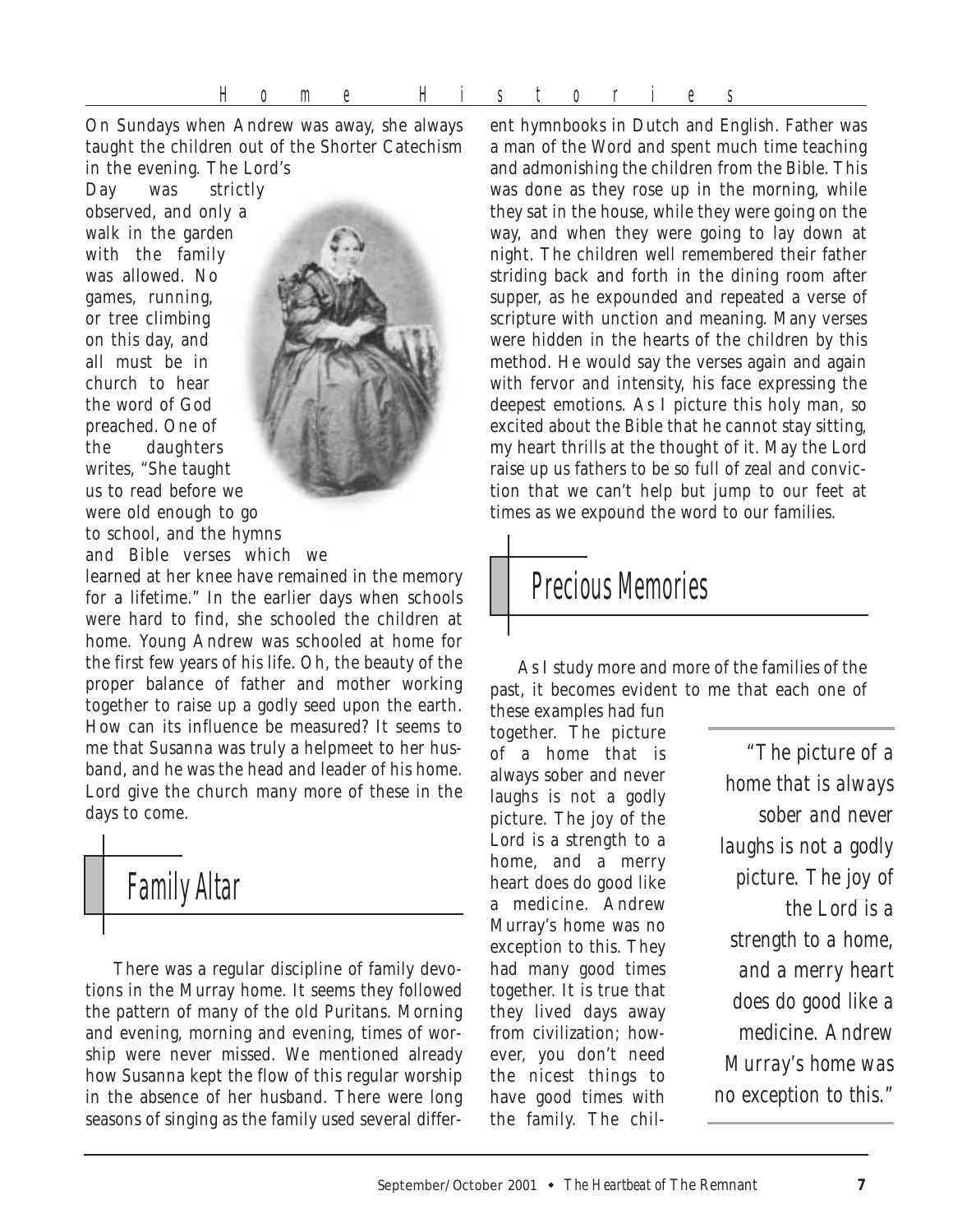dren had memories of rides in the wagon when father would talk to them and share interesting things about science and geography. There is real wisdom in having relaxed family times like this, when conversations flow naturally. The children were allowed to play hide-and-seek in the lower parts of the house, and many were the times when the squeals of happy children could be heard sounding through the halls.

Once every five years the whole Murray family loaded up the old horse wagon and made the tenday trip to Cape Town. I suppose we would call it the family vacation. This trip was anticipated for many weeks and the thrill of finally leaving could hardly be contained by the children. Does that sound familiar to anyone reading this? The excitement of the children before the trip is almost as much fun as the trip itself. Much preparation was needed before a trip of ten days could be made, and this only heightened the anticipation. Finally the great day arrived, everyone took their seats, "crack" went the whip, round went the wheels, and up went the shouts of joy from the children as they pulled out onto the road. From an adult's perspective, the trip was quite rigorous, but from a child's perspective, it was simply camping out and having picnics for ten days. The children loved it and held the fond memories of these trips all their lives. Family singing and family talking commenced throughout the day, and the worship times were never missed.

Oh the simple joys of spending time together as a family. What makes them so meaningful? They had no water slides or go-carts to race. There were no amusement parks in those days. Somehow I think we Americans have missed the

*"What would happen if a whole generation of fathers and mothers would rise up in faith and confidence, obeying the Lord, and following His ways? Maybe that sounds a bit dreamy to you or idealistic. I can't help but think that God would be longing for the same."*

most important parts and settled for the lesser things in our family vacations. The times spent together walking, talking, sharing hearts, and remembering—these are the things that make memories. It is not the thrill of some exciting ride, or the screams of family members doing something that causes the screams. We need to choose our times with our families wisely. Then ask ourselves this question, "Will this give me an opportunity to draw closer to my children's hearts?" Let us redeem the time and use it wisely, for the days are evil.

# **Conclusion**

This is the home that produced many servants of the Lord Jesus Christ. Andrew Murray is one of them. Andrew senior and Susanna laid the foundation of many godly generations. We do not know who is living in our homes. Is there another Andrew Murray, or Hudson Taylor, or John Wesley? It is not for us to know. Our responsibility is to be faithful and to live out Bible principles like these and others. If we turn our hearts to God and to our children, it will have a sanctifying effect on every one of them. Sadly, there are so few homes that are an example like this one we have studied. God is no respecter of persons. We all know this in our heads, but not in our hearts. What would happen if a whole generation of fathers and mothers would rise up in faith and confidence, obeying the Lord, and following His ways? Maybe that sounds a bit dreamy to you or idealistic. I can't help but think that God would be longing for the same.  $\Box$ 

*Oh that my people had hearkened unto me, And Israel had walked in My ways. I should soon have subdued their enemies, And turned My hand against their adversaries. I should have fed them also with the finest of wheat: And with honey out of the rock should I have satisfied thee. Psalm 81:13,14,16*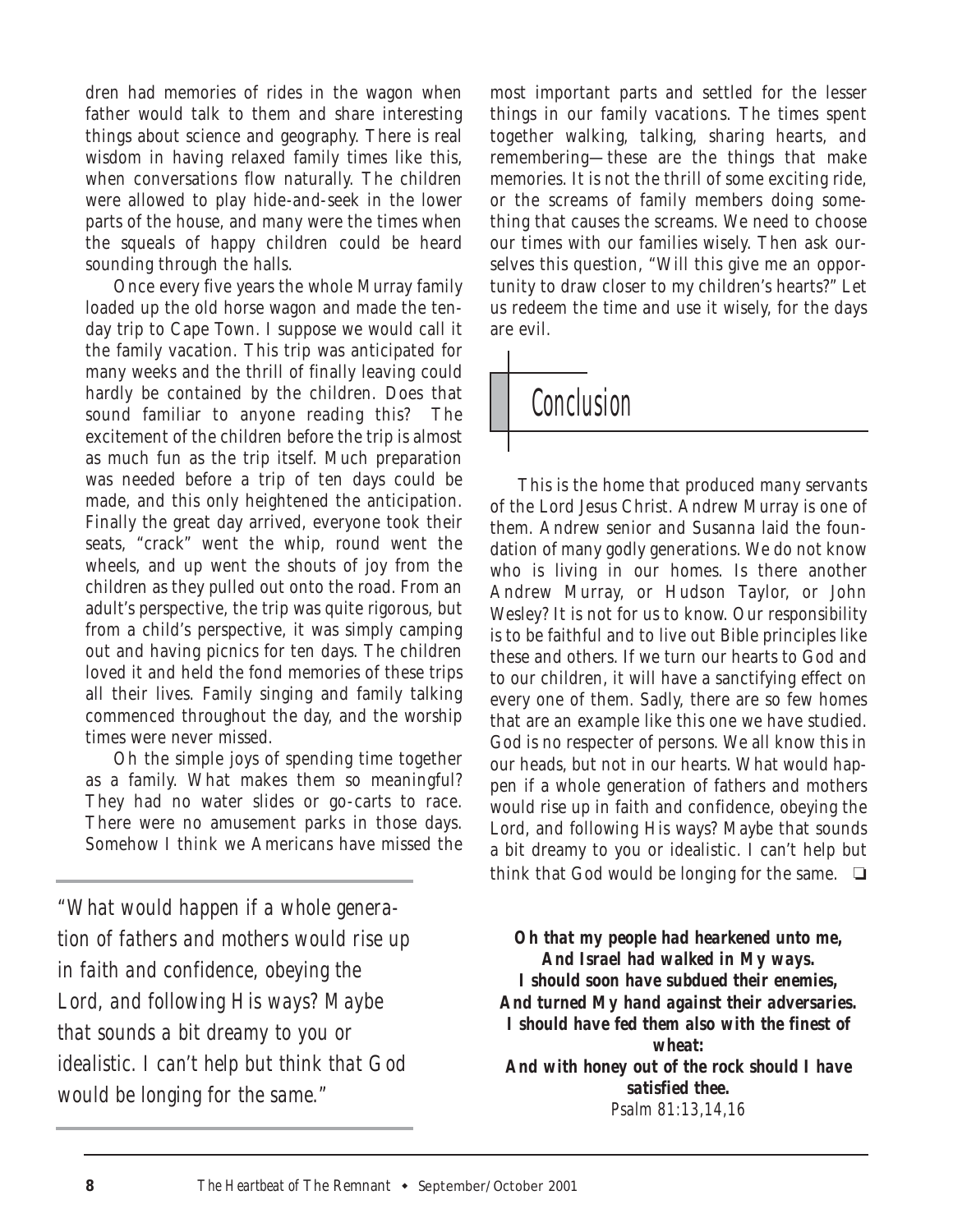# Sharpened Words for Little Ones

*Dear parents,*

*Sharpening words for our blessed children is an art, which should be developed over time. It is a skill, an ability, or maybe you could call it a talent. Whatever word we choose, each of these must be exercised in order for them to grow into their full potential. As an introduction to this section, I would like to consider a missionary, and how he develops his skills to reach a very ignorant, and simple people.*

*I remember listening to a friend of mine sharing after a six-month term of service on a foreign field. He was a seasoned preacher, and teacher of the Word, and could hold us all spellbound with his knowledge of the Word. But when he*

*returned from this missionary experience, he made a beautiful statement that I never forgot. He said, "I have been giving children's lessons for six months." What did he mean by this statement? He was saying, that he had to take his vast knowledge of the word, and break it down to the level of a child, to teach it to these simple believers in a foreign land. This may sound like a difficult task, but it isn't. Desire is the motivating factor that makes the difference. With his heart full of years of Bible study, he found a way to impart some of his treasures to these dear people.*

*This is exactly what a father is supposed to do with his children. When we have a desire, we will find a way to plant it in our children. Like one man so aptly said, "Put the jelly on the lower shelf." These skills can be developed, as we plod along day by day in the duties of priest in our homes. I know a preacher who has many opportunities to preach in third world countries. The simple people always comment on his preaching. They say. "We like it because it is easy to understand." How did he develop such gifts? He has spent many years teaching his children daily from the Bible, carefully sharpening the words so they will hear and understand it. I'm sure he never dreamed that he was training for missionary preaching in third world countries.*

*—The Editors*

### *God bless you as you teach!*

#### Trusting the Lord

This is a very basic yet profound lesson that any child can grasp. Bring a dinning room chair to your teaching time, and set it in the middle of your family circle. Turn to the verses in Proverbs 3:5-6, and read them. Perhaps it would be good to give a definition of faith or trust before you move ahead into the object lesson. Faith is the leaning of the entire heart upon God and His word. After explaining this a bit, get up and stand on the chair. This is a picture of trusting God. Just as a person must trust the chair to hold them up, so also we must lean upon the Lord completely as we live by faith. Ask the children if they would be willing to get up on a chair that was weak and wobbly. They will all say no to that. You want to get up on the chair several times, even teach a while standing on it. Tell them, "I'm trusting in this chair completely", and they will agree with you. Keep going back and forth, referring to trusting God, and then to the chair. You can finish by reading several other verses with the word trust in them, and comment on them.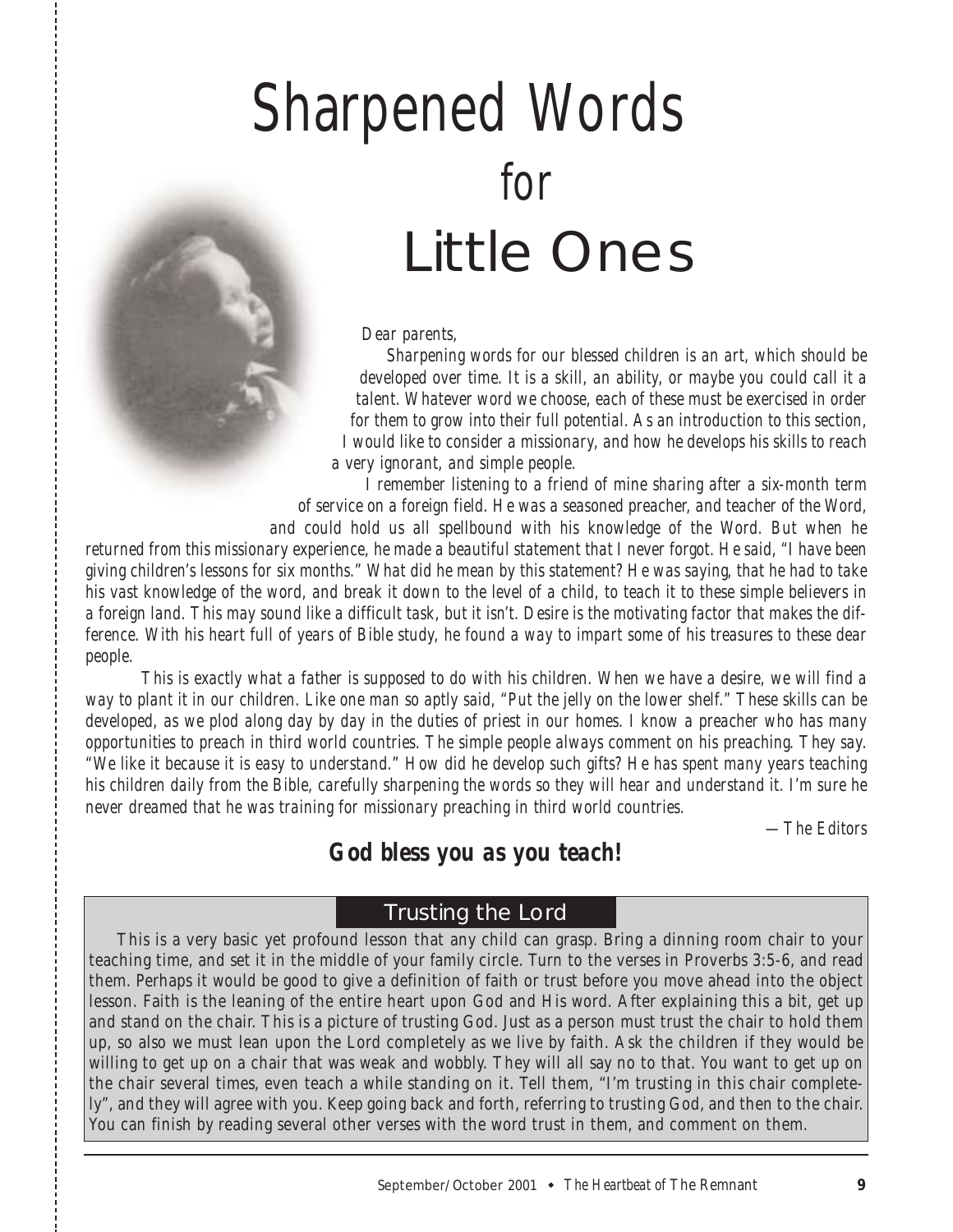### Keep Thy Heart

We draw this lesson from the scripture found in Proverbs 4:23. The word keep is a very enlightening word. It means to stand guard, to keep watch, to be a watchman, over your heart. Ask one of the children to help you illustrate this verse. Have them stand in the midst of the family to represent the heart. Then you can play the part of the one who is going to stand guard over this heart. You can march around the child watching in all directions for anything that might come into the heart. You can use other children or your wife to illustrate something trying to get into the heart. As they try to get in, you stop them. This can be a picture that is bad, a billboard, or maybe some wrong music in a store somewhere. This can be a T.V. screen at a Wal-Mart, or some child who is suggesting some evil thing to do. This is a real struggle in a child's life, so make it practical. You can even use this lesson as a springboard to open up a talk about things that have lodged there already. It can be a confession meeting with pray and cleansing and renouncing the things that have taken hold in their hearts.

#### Hard Heart or Soft Heart

You can use the parable of the sower to base your teaching time on a scriptural foundation. Matt. 13:3-9 will give plenty of verses to draw from. Find a large sponge, and a rock, and bring them both to family devotions. Emphasize the importance of keeping a soft heart, and explain how it affects how much you learn and grow every day. The wayside heart and the stony heart in the parable refer to the hard heart that doesn't receive the precious seed. The Word is likened to water, and truly it is a fountain of living water. Take the stone in hand and pour a large amount of water onto the stone. As you are pouring, ask the children how much water the stone is receiving. Talk about why, and explain how the heart that is hard will do the same thing with precious truth day by day. Then pick up the sponge, and begin to pour water onto it. You will note, that no water will come out of it for some time. This is good, as you can discuss how the sponge is receiving so much water. Relate this to the truth of God's word also, and get excited about how the soft heart just soaks it up more and more. Eventually, the sponge will begin to drip water, and you can relate this to the outflow of ministry in our lives when we are open and soft in heart. You can even squeeze the sponge for more effect.

### Keep Your Eyes

The verses that follow the one above flow naturally encouraging more accountability, Proverbs 4:25-27. You need to find something that you can use to make blinders like what a farmer used to use for his horses. A piece of cardboard will do very well, and then come up with a way to strap them onto the side of the child's face. It doesn't hurt to over kill a bit for the sake of the lesson. When you put them on, the child should have a very limited vision, seeing mostly straight ahead. Let each of the children put them on so they get a clear idea what it is like to be looking, but only seeing straight ahead. To keep your heart, many times you must keep your eyes from looking at things they ought not. These verses provide you with much material to teach this principle to the children. Let's face it; we live in an age where the world is attempting to use the eye gate to get into the hearts of our children. We must train them to walk through this evil world with their blinders on. After you have spent a couple of days on this exercise, take them to a store where they will need to watch what they see. As you pull into the parking lot, stop and have a prayer for God's help, and then go into the store. Your lesson will become very practical, and the children will be very careful about what they see. You will have a great success in the store, and a good opportunity to praise the children for being so careful over what they see. We know, of course that the real tests will come when they are more by themselves.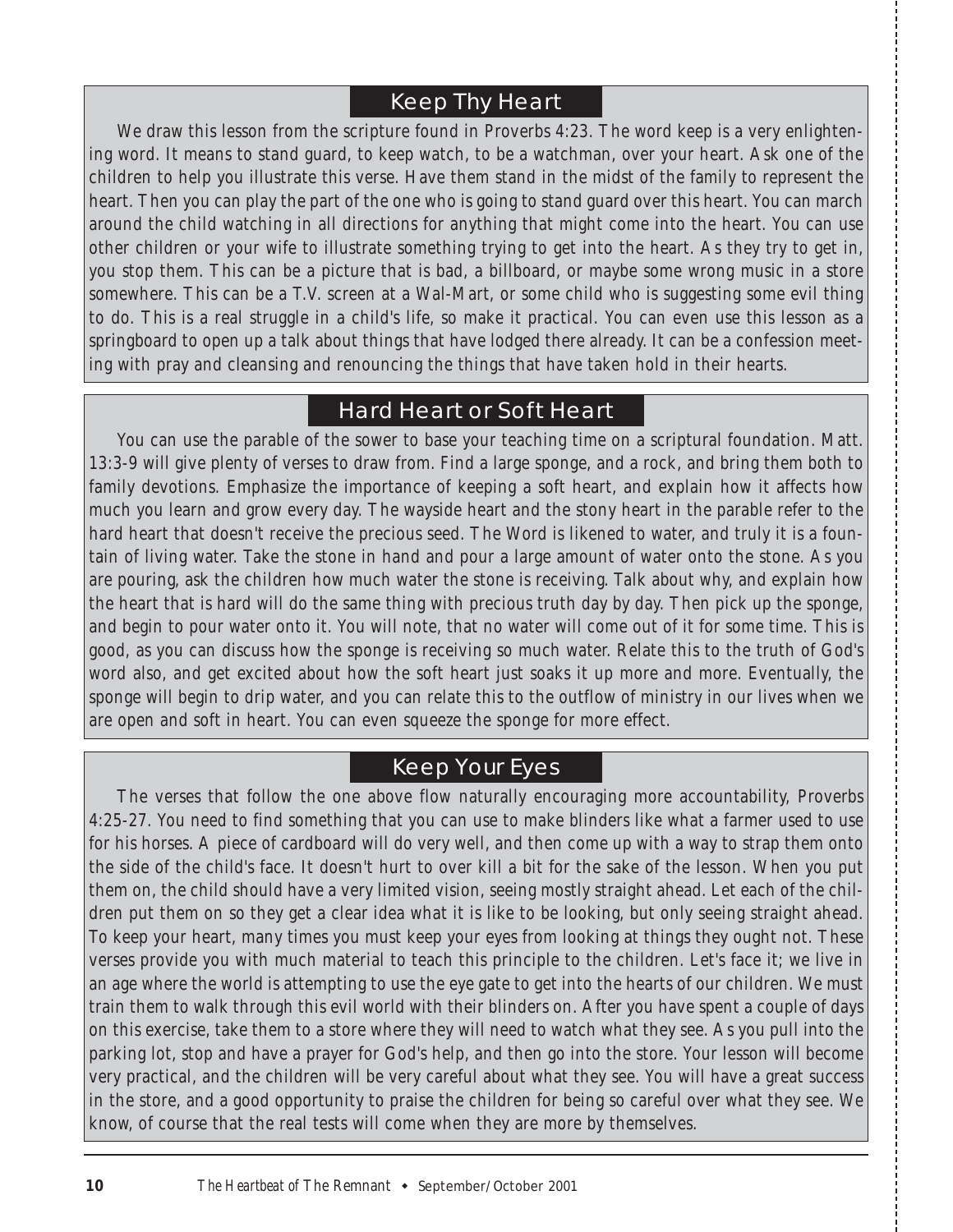# **Charity Gospel Tape Ministry & The Heartbeat of The Remnant**

*Quarterly Financial Report*

April – June 2001





Dear Brothers and Sisters in Christ,

Below you will find the financial records of the Tape Ministry and The Remnant for the second quarter of this year. As you can see, we are coming out of the red. For this we are very grateful to God and to all of you who pray for the ministry and support it with your gifts. We continue to face many challenges in our offering supported ministry, however, we are full of confidence for the future. It is the Lord's ministry, and He always pays His way.

#### **T H E R EMNANT**

Our heart has been filled with courage and rejoicing as we see the overwhelming response from so many to the form we sent you. Thank you! We have received so much positive and constructive input from many of you. If you have not filled out the little questionnaire, we still welcome your response. If you have misplaced it, a simple note in the mail would be fine. We would love to hear from you, and again, it helps us keep our mailing list active. The Remnant subscription list continues to grow considerably at each new printing. Praise the Lord! Let us work together to spread a good clear word from the printed page. Pass it on to someone else, loan it if you want it back, or send us the names of those you are sure would enjoy reading it.

#### **T APE M INISTRY**

The tape ministry, well, how can I say it? It continues to be a most fruitful ministry. I cannot count how many times a brother has come to me in my travels and shared his tes-

| 04/01/01 Beginning Balance            | $-$ \$26,515.77 |
|---------------------------------------|-----------------|
| <b>Receipts</b>                       |                 |
| <b>Tape Ministry Donations</b>        | \$63,287.19     |
| <b>Remnant Subscription Donations</b> | \$9,491.50      |
| <b>Total Receipts</b>                 | \$72,778.69     |
| <b>Disbursements</b>                  |                 |
| <b>UPS &amp; Postage</b>              | \$3,605.81      |
| Tapes & Albums                        | \$30,555.85     |
| <b>Computer/Equipment/Supplies</b>    | \$553.24        |
| <b>Equipment Maint &amp; Repairs</b>  | 10.49           |
| Electricity                           | \$184.41        |
| Telephone                             | \$935.89        |
| <b>Miscellaneous</b>                  | $-$ \$20.00     |
| <b>Payroll Expense</b>                | \$5,592.50      |
| <b>Books &amp; Catalogs</b>           | \$154.65        |
| Remnant Publishing & Mailing          | \$6,875.55      |
| <b>Total Disbursements</b>            | \$48,448.39     |
| 06/30/01 Ending Balance               | $-$ \$2,185.47  |
| <b>Difference</b>                     | \$24,330.30     |

timony with me. It goes something like this: "I was driving somewhere and decided to listen to one of the tapes that were given to me. As I began to listen, I became convicted about a need in my life. Soon I was crying, and had to pull the car over and weep my heart out to God. My life has never been the same." By God's grace, we want to get the Word out in as many ways as possible. Thank you for your help and prayers. As I shared some time ago, we are getting The Godly Home tapes done professionally to save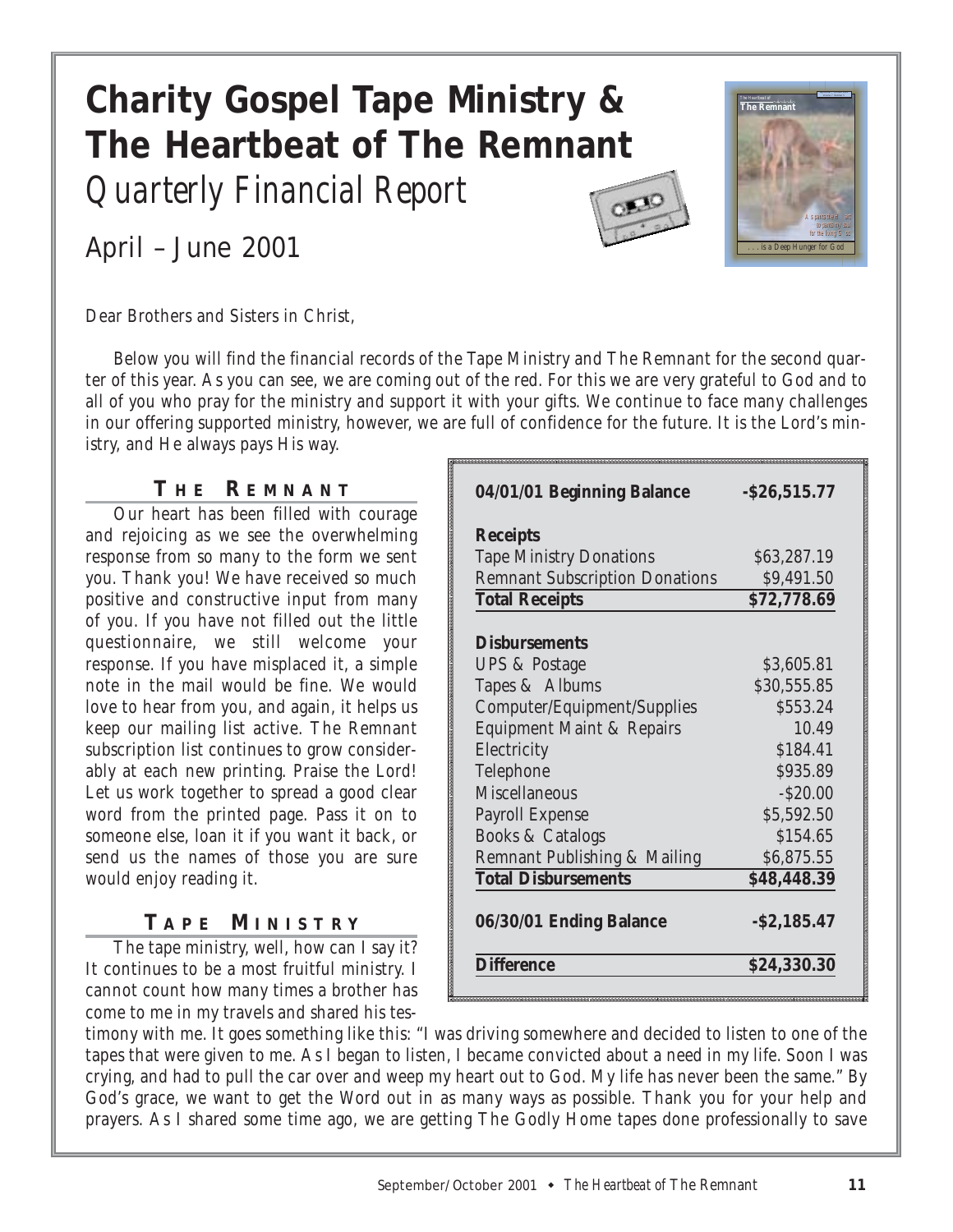time. This has really lightened the load on the workers in the tape ministry. On the right is a picture of many volunteers who gathered together to put 12,000 Godly Home tapes into tape albums. Let us all be busy in the work of the Lord. Maranatha!

#### **N E W L OCATION**

For the last few years the Tape Ministry and The Remnant have been operating in very crowded working conditions. When we started the Tape Ministry we never dreamed that it would grow the way it has in the last few years. Praise the Lord for these kind of good problems. These two ministries have been located in the basement of the church. They have overflowed to one of the nursery rooms, the storage shed outside, and filled up every corner of empty space available. There is adequate room for our present needs, and room for expansion, in the building where the Ephrata church will be located, so we are going to move the operations over to that location. **Please note:** All tapes and sets will be available for self service at both of the church locations—only the daily operations will move to Ephrata. The 800 number will remain the same, and we will keep you posted on other



number changes as we receive them. Please note also there will be considerable renovation expenses as we prepare the new sight for operations.

#### **WWW . C HARITY M INISTRIES . ORG**

We have been encouraged by many for the last two years that we need to have a Web site for the ministry. This has been a matter of much prayer and discussion. We are clear with the Lord to take this step, and seek your prayers about the outreach that this could bring to many. The Web site is **www.charityministries.org**. Under this address we will have five major divisions:

- ❶ **Charity Gospel Tape Ministry** On this page you will be able to view the tape listing in its entirety. You will be able to place an order for tapes or other material. You will also be able to download a select amount of sermon tapes to listen to later.
- ❷ **The Heartbeat of The Remnant** This page will have information about The Remnant, as well as a few issues of the Remnant that can be downloaded. You will be able to subscribe to the magazine as well.
- ❸ **Charity Christian Missions** On this page you will find information about missions. The Missions Newsletter will be available to read and a few back issues can be downloaded. Up to date information from each Missionary in Africa and Haiti will also be at this sight.
- ❹ **Announcement Page** This page will save our workers much time. They receive many calls about special meetings, different men's preaching schedule etc. On this page you will find this type of information. This announcement section can be used by other churches also if they want to inform people of special meetings. We will try to keep it up to date monthly.
- ❺ **Church Directory** In this section, we plan to list the churches that you find listed in the front of the tape catalogue, however, we will have much more information about each church. We will have the location, a map to find them, size of congregation, ministers, age of the church, etc.

Please be patient with us as we develop this web site. We are only learning how these things work.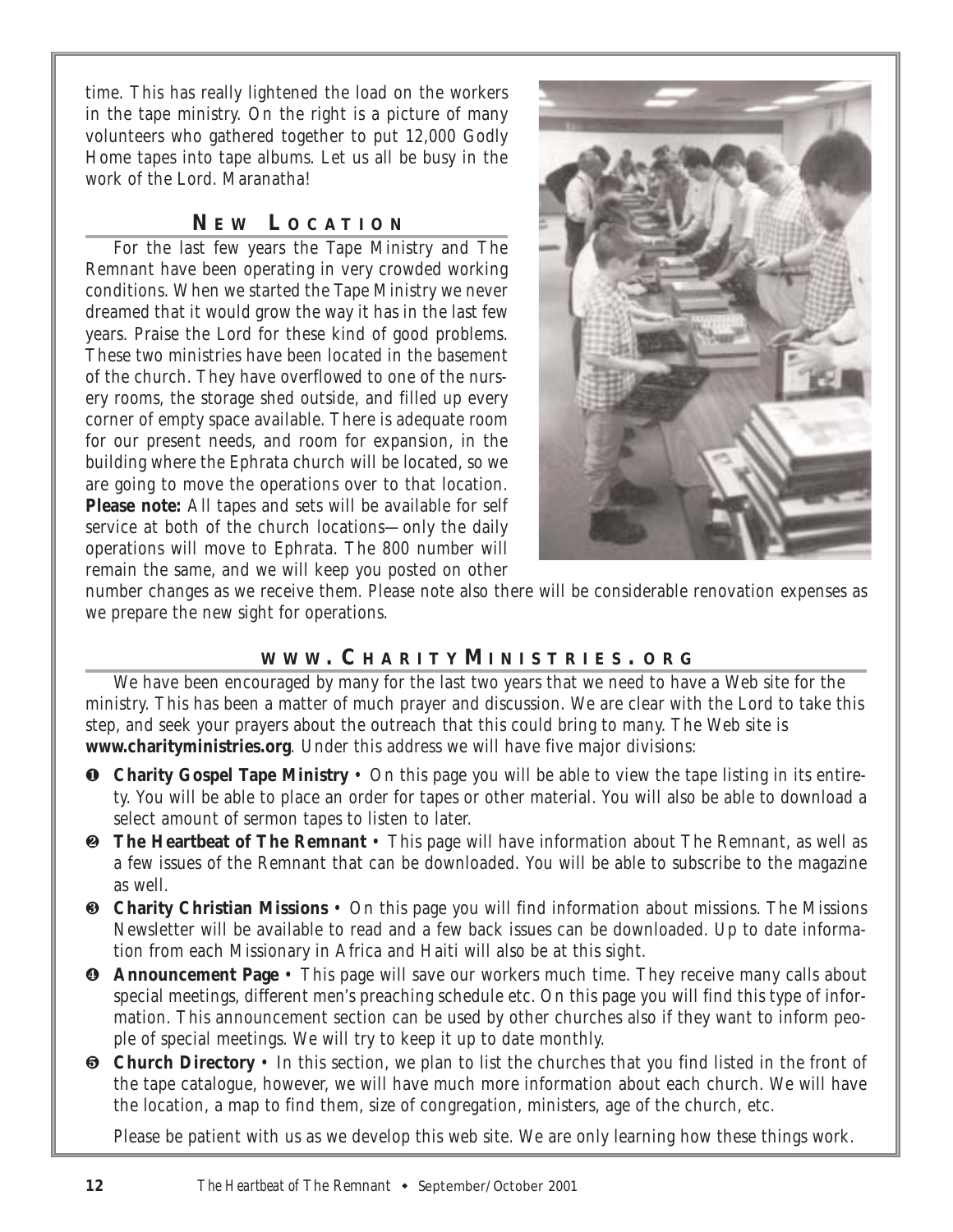# Spiritual Exercise

# A Very Revealing Exercise

Thave a real stretching exercise for you in this issue of<br>the Remnant. I hope that have a real stretching exercise for you in this issue of many of you will take the challenge that I will propose to you. You may learn some things that you never expected to learn. This is some of the design for the different spiritual exercises that are suggested in this magazine. Paul admonished Timothy to " exercise thyself unto godliness" and also stated that it would be profitable. There are many different aspects to the profit that you will receive; however, you will never know what they are unless you step into the water and begin.

Some time ago I challenged the congregation at Charity to this very exercise that I will give to you. To my surprise, the whole church raised their hands and said they would do it. It was a very healthy experience and we learned some needful things about our fast-paced life and ourselves. I must say that it was a bit painful but very good for us. Here goes!

We were in the midst of several discussions on discipleship, which had stirred up many desires among us to receive some practical training in the Christian life. In response to these desires, I brought a mes-

### *by Denny Kenaston*

sage one Sunday morning on some of the basic disciplines in a Christian's life. After I presented them, I challenged the church to a commitment to do them consistently for two weeks. They said "yes", we want to try it for two weeks and see what happens. That is what I would like you to do— try it for just two weeks, every day, never miss, and see what happens. Let's look specifically at each one of these basic disciplines.

## 1 Hour of Quiet Time

Everyone agreed on that Sunday morning that this is not an extreme task, but rather, this is surely a proper amount of time alone with God each day. One hour of meaningful, meditative, prayerful devotions each day for two weeks. You can't miss no matter what. Nothing is going to get in the way of this hour with God for the whole two weeks. You must be willing to change other priorities to make this happen, or you will not learn what God has for you to learn. Who will do it? Let's take the adventure and see what happens. Many people in

our fellowship used it to push the reset button in an area of their life that they needed to set right for a long time.

### Family Devotions

I asked for a raise of hands on this one also to see if I was demanding too much in this exercise. Not one person felt this was too high. "Yes", they agreed that this should be a normal discipline in the life of a believer in Jesus Christ. This is mostly the fathers' commitment, however, it requires mom and all the children to say, "amen, let's do it". Mom must be willing to work the schedule around this important daily activity. The children must be willing to sit up and lend their interest in whatever is being done during this time. The family altar should have a time of wholehearted singing, a time of meaningful sharing from the Bible, and then a time of prayer for the day and for others. I will give you Sundays off on this one because we all go to church on that day. Two weeks of this beautiful exercise never missing will be a great blessing to all in the family. Dad, will you take the initiative and get the family

Tuesday Wednesday Thursday Friday Saturday Sunday Monday Tuesday Wednesday Thursday Friday Saturday

Monday

Tuesday

Wednesday

**Zhurzsday** 

Friday

Saturday

Sunday

Tuesday

Wednesday

Yeberunt

Friday

Saturday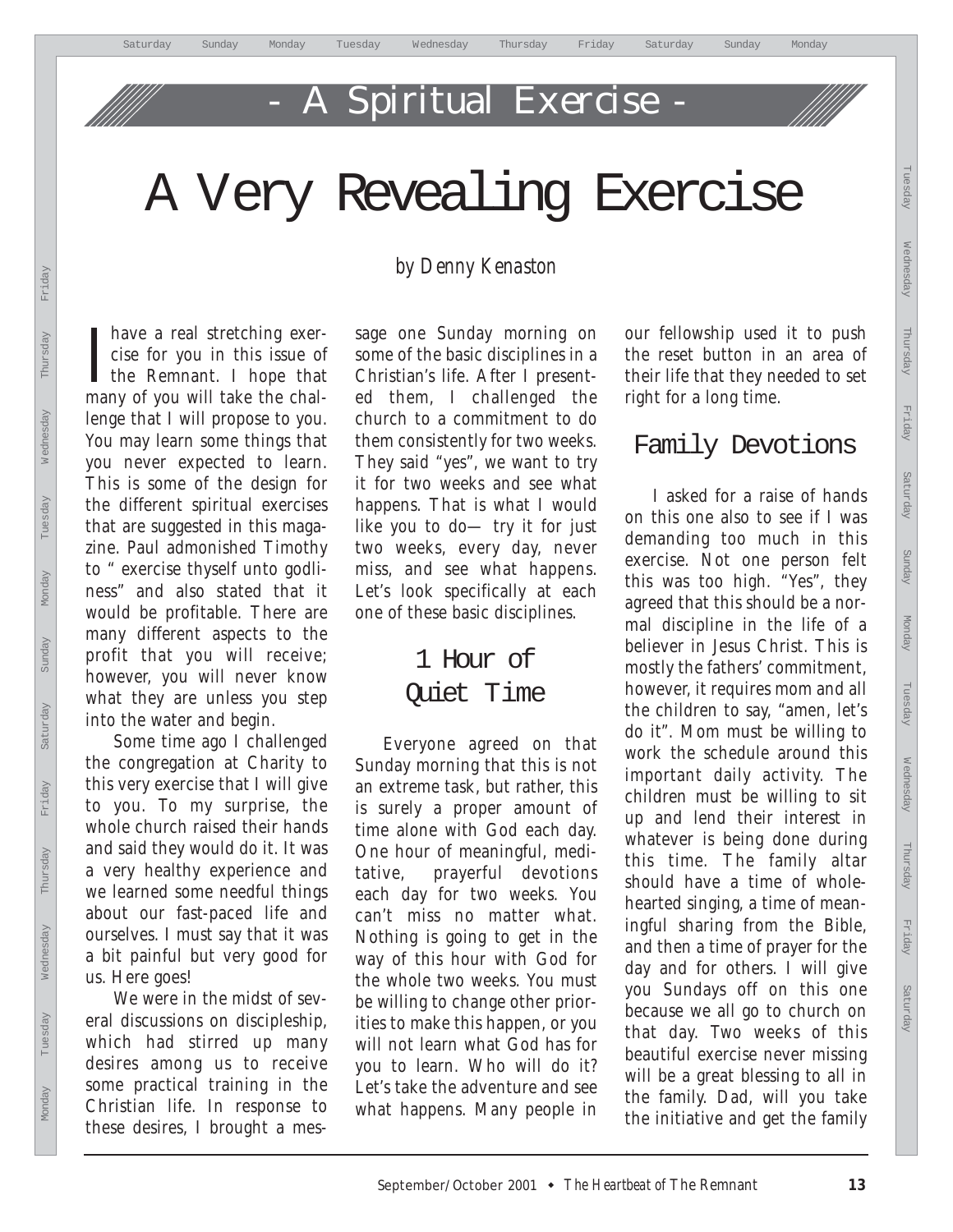back on track? This would be a good time to refocus the family. I know it is something that we all know we should be doing. We just get so busy, don't we?

### Husband & Wife Pray Together

Here is a discipline that most couples would like to do, but never get around to it. They say, "There just seems to be other things happening so much of the time, and we never can quite get together." May I suggest to you that you try to make it happen at the end of the day, or at the beginning of the day. You can more easily do it then. Just take about ten or fifteen minutes each day and together pour out your heart to God. You might be surprised how many different blessings you will find. Some couples are quickly aware that they have some problems between them that keep them from this meaningful exercise. I am asking you to do this every day for two weeks. Who will rise to this very basic challenge in Christian married life?

### Couples, Go on a Date

Now this will be a real tough one. Set aside some time each week for the next two and have a date. I'm not saying you have to go out to dinner somewhere. Just spend a couple of hours together building your marriage. The sisters in the congregation were coming to me and thanking me for this suggestion. Why? Do you think their husbands do not love them? No, they just don't take the time. The men enjoy these times very much, but they don't think of it as easily as a woman does. Now I want to give you some guidelines on this one. This time must be a courting atmosphere. No problem solving, no lists of things that need to be done, no complaints about some-

thing the other is **Who will stretch themselves?**

doing that bothers you. This must be a building time. Hold hands, open doors, say words of blessing to each other. Make it a sweet date time and you will both be blessed, and the children will love it.

These four disciplines, for two weeks—what do you say, shall we try it? Come on, let's try it and see what happens. You will be strengthened by God's Spirit in the inner man. You will learn some things about yourself that are very revealing. You will get a new look at priorities and what really is important. You will begin to see some things about your schedules that might not feel so good at first. Let me share with you a little insight that I have

gleaned as I travel around the country preaching in many churches. Most of the people are not doing these basic things of the Christian life. They all know they are very

important, but they just don't have time to do them. This is very sad to me. How can we grow and raise up a testimony for the glory of God if we are missing these basic disciplines? The answer is, "we cannot". It may be that we need to change our Tuesday Wednesday Thursday Friday Saturday Sunday Monday Tuesday Wednesday Thursday Friday Saturday

Monday

Tuesday

Wednesday

Yeberuth

Friday

Saturday

Sunday

Tuesday

Webearesday

Yepsany

Friday

Saturday

lifestyles to fit the

Christian ethics that we all say we believe. You only truly believe that which moves you to action.

When the congregation at Charity all raised their hands to try it, I encouraged them to write down the experiences they had and the things that they learned during the two weeks. Would you do the same? We would love to hear from you. Write us and let us know how it went. We would like to publish a few of them for the benefit of others. ❏

Monday

Monday Tuesday Wednesday Thursday Friday Saturday Sunday Monday Tuesday Wednesday Thursday Friday

Friday

Thursday

Wednesday

Tuesday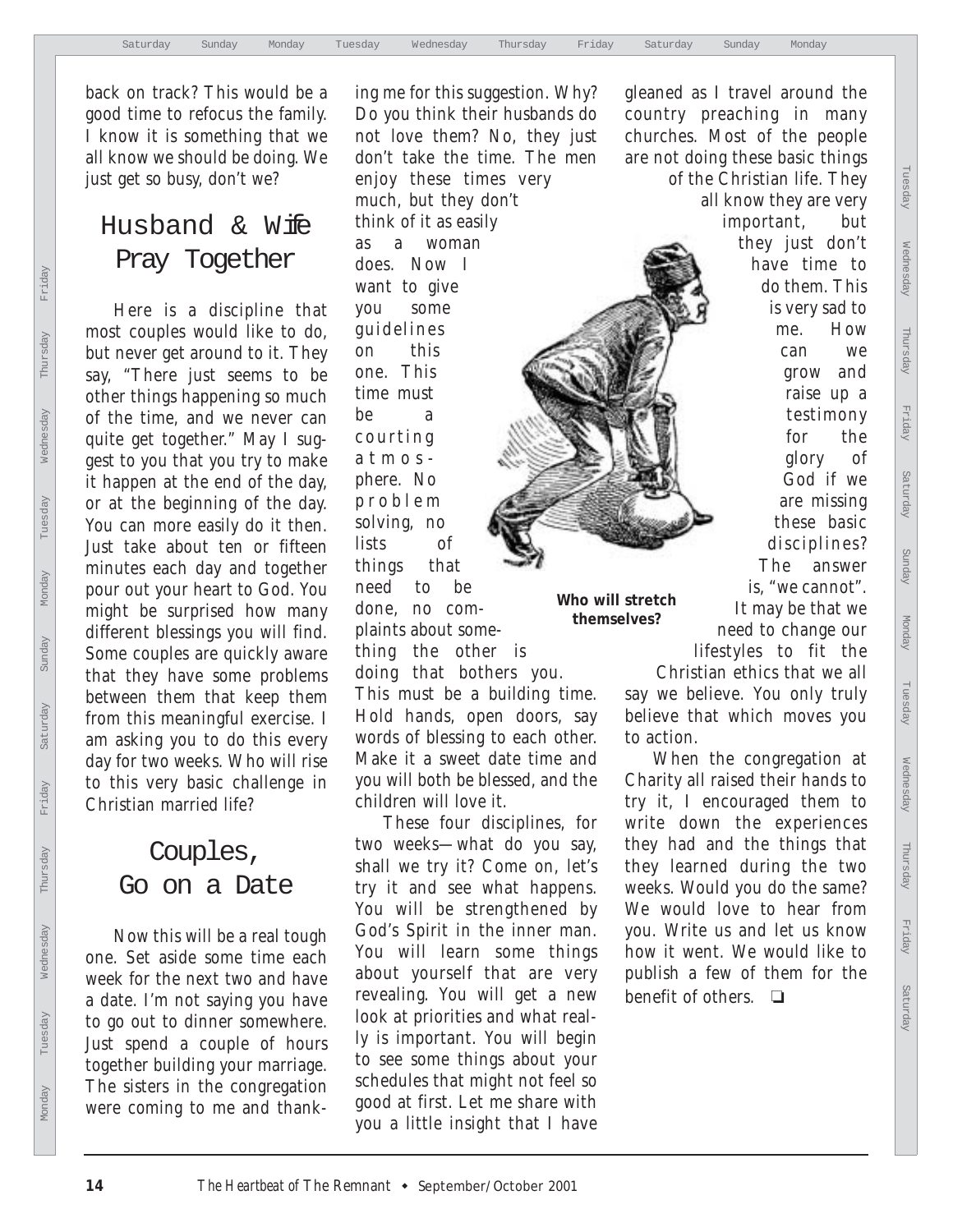# **Spiritual Addictions**

*"...for as ye have yielded your members servants to uncleanness and to iniquity unto iniquity; even so now yield your members servants to righteousness unto holiness."* Romans 6:19

#### *by Paul D. Weaver*

F or most people, the word addiction will have a negative connotation, but there is evidence in the Bible that addiction can be a positive thing. The family of Stephanas is mentioned in I Corinthians as having addicted themselves to the ministry of the saints. How did they become addicted? What did they do to be recognized as addicted? Couldn't they keep themselves from ministering?

An addiction, according to the dictionary, is a "dependence on or commitment to a habit, practice, or habit-forming substance to the extent that its cessation causes trauma." Can we in reality become addicted to righteousness to the extent that to cease being righteous would cause us trauma? Don't we want to be brought under the power of righteousness? (Romans 6:17-18) An addiction is a strong habit formed over time, by repeatedly doing the same thing. The first smoke or drink taken by someone is usually not overly pleasant, but the person is often pressured into it. As he repeats that action again and again, it becomes a habit, and slowly it becomes the ruling factor in the person's life. After a period of time, they are truly addicted, and cannot seem to help themselves. They are under the power of that addiction.

Isn't this a pattern that Christians should develop, but with righteousness? Should we not practice holiness again and again, until it becomes a habit, and even an addiction? What if we were truly "slaves to righteousness" and could not seem to stop being righteous? Suppose you were so addicted to intercession you couldn't go a day without it? How about the "ministry of the saints" as mentioned above- suppose you couldn't really help yourself, you just automatically ministered wherever you went. Have you ever heard of someone addicted to supporting missions? It seems every dollar he earns goes for his addiction, even to the point of sacrificing some of the "comforts" of life. That is the way it can be for a drunkard, so could that not also be true of something far nobler? Imagine getting addicted to witnessing. Everywhere you go, the love of Christ pours out of your life, and affects others. Smokers don't seem to care what people say or think of them; they are just addicted, and they practice their habit everywhere. What about us? Does man intimidate us, or are we truly addicted to Christ?

A person addicted to a bad habit, especially drugs, will go through painful withdrawal symptoms if he suddenly ceases his habit. The only way to get the victory over the addiction is if his desire to quit is stronger than the desire to continue his addiction. Is it not a shame that we can so easily lose out on what should be our spiritual addictions? We can so easily go a day without prayer or witnessing or exhorting a brother, and feel no pain, no trauma at all. It's time we get under the influence of Jesus Christ, and follow hard after Him, to the point that we can't pass a day without serving Him in some way. Get addicted to prayer, to intercession, to praise, or to loving your brother. Should there not be something wrong if we go a day without prayer? There should be some withdrawal symptoms if we try to give up our habit. You can't just drop an addiction any day you feel like it. It takes effort. Why then can we drop our prayers or intercession or praise so easily?

The person addicted to alcohol will go through a lot to get to the bar where he can satisfy his craving. He won't let a little bad weather stop him. In fact, he might ride a bicycle or even walk several miles in the rain to feed his addiction. Are you that committed to assemble with believers? Would you go to those lengths to minister to the needy? Does the drunkard have more commitment than the Christian? Shall not we, who bear the name of Christ, be wholly devoted and committed to His cause? And yes, maybe even addicted? ❏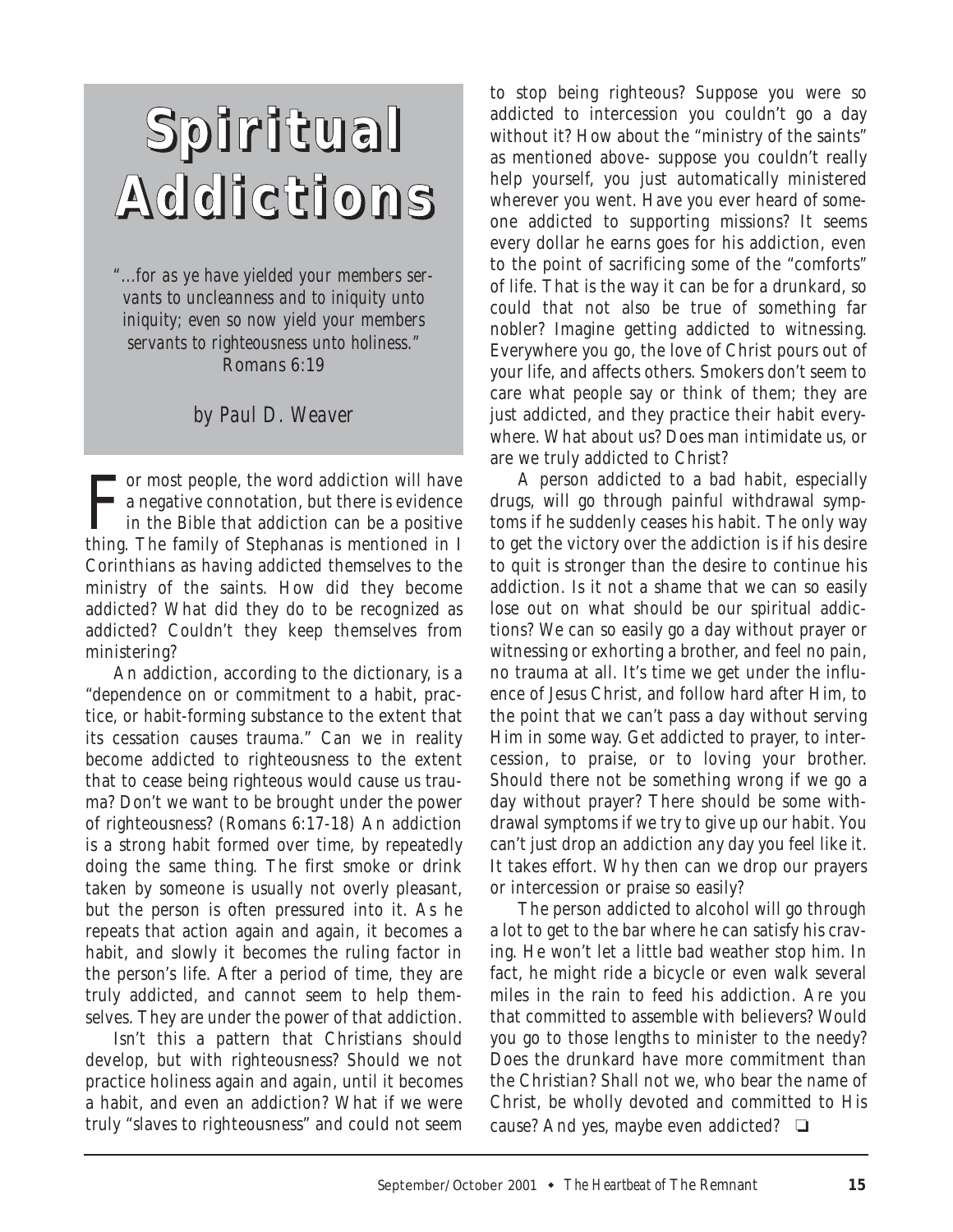# *The Special Act of a*

# *Servant's Heart*

by Sheryl Lapp

The beauty of life all surrendered to God– A person who's walking the path Jesus trod, In purity, freshness, and love all combined, A heart that by God is being refined.

> Gentleness, meekness, and joy all around Peace and contentment flourish, abound With willing hearts and sweet, loving touch, We all remember our Lord Jesus as such.

> > Our cup is all empty of our own selfish dreams. Abandoning it all we join the Lord's team. We now are His servants to do and obey, We hear His voice softly, "Here, this is the way."

Sometimes the Lord leads us through valleys deep; The way is not easy and our hearts often weep, But the way of the servant is enduring the cross, For through all the trials God purges out dross.

Our blessed Lord Jesus, greatest Servant of all, O, do we not hear His beckoning call? "I've given my life…can you not give yours? To be servants to people I bled and died for?"

> "O, yes, dear Lord Jesus, I answer your voice, I'll love and obey you, a servant by choice." Addicted to service, wherever He calls– I'll go where He bids me, with Him as my all.

> > Rejoicing in Jesus, this life I embrace, Knowing His power and infinite grace. A life of true service is one of delight, O'er shaded by love and kept by God's might.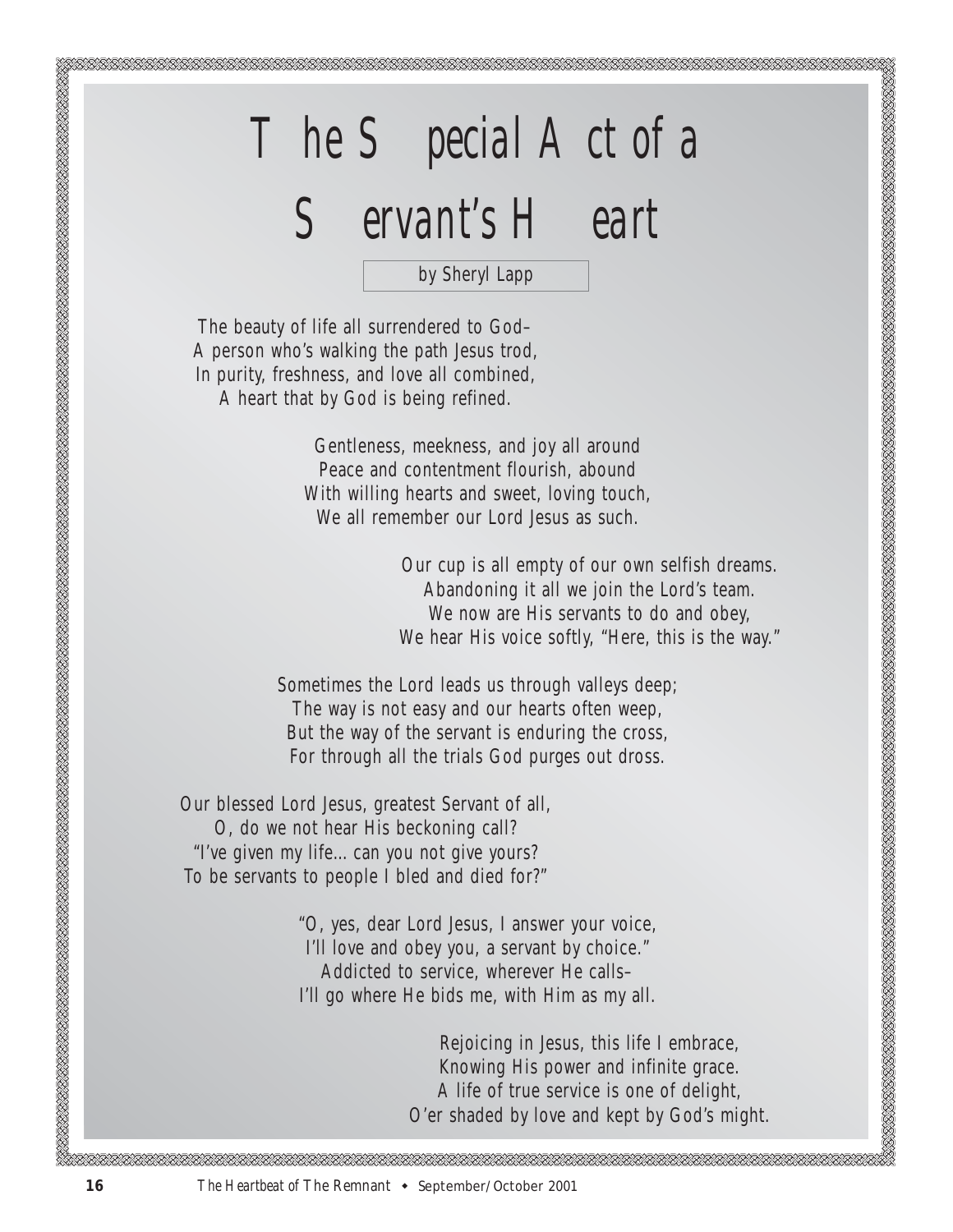

*by Andrew Weaver*

# The Pursuit of God

*by A.W. Tozer*

For ven before his death in 1963, A.W. Tozer was<br>recognized by many as a twentieth century<br>prophet. His fearless denunciation of apostarecognized by many as a twentieth century prophet. His fearless denunciation of apostasy and apathy in the Church made him a thorn in the side of those who were at ease in Zion, including many in his own denomination. He was not just a negative prophet of condemnation, however. *The Pursuit of God* is an example of his ability to denounce the ills of modern 'Christianity' while shining a positive light on the path of those Christians who hunger and thirst for God Himself. Of the more than forty books written by Tozer, *The Pursuit of God* continues to be the most widely read, and has proven to be a true Christian classic.

This subject was so important to A.W. Tozer that it was said he could forgive almost anything in a person as long as they had a pure desire after God. If details of Tozer's theology don't mesh with our own, we owe the same forbearance to him. His desire for God was passionate, and it shows in this book.

*The Pursuit of God* had an unusual birth. It was written during an all-night train trip from Chicago



to Texas in the late 1940's. Dr. Tozer's biographer says that Tozer literally wrote the book on his knees, racing to keep up with the flow of inspiration coming from his heart. God's Spirit inspiring that pen seems the only explanation for this book's enduring appeal to thirsty souls.

In his preface, Tozer explains that hearing and knowing the truths of the Bible and having correct doctrine are not enough. *It is not mere words that nourish the soul, but God Himself…. The Bible is not an end in itself, but a means to bring men to an intimate and satisfying knowledge of God.* 

The first chapter laments the fact that for many people, the new birth is more of an end than a beginning. *Everything is made to center upon the initial act of "accepting" Christ, and we are not expected thereafter to crave any further revelation of God to our souls… It is, however, not an end but an inception, for now begins the glorious pursuit, the heart's happy exploration of the infinite riches of the Godhead. That is where we begin, I say, but where we stop no man has yet discovered, for there is in the awful and mysterious depths of the Triune God neither*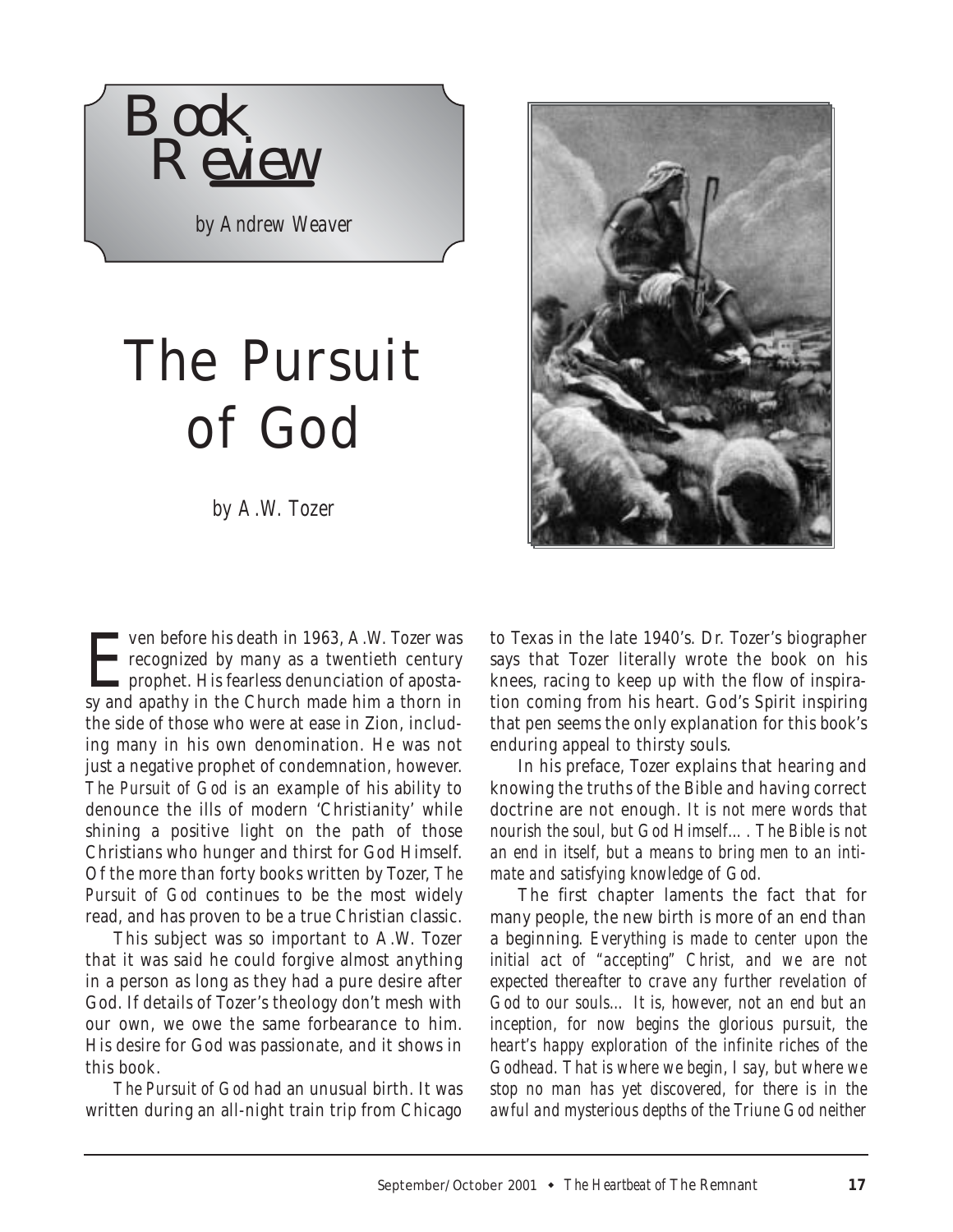#### *limit nor end… To have found God and still to pursue Him is the soul's paradox of love.*

In other chapters he writes about the unbelief that clouds our vision of God. Although we acknowledge the reality of an unseen spiritual kingdom, it seems less real to us than the world we contact through our five senses. Naturally then, our faith is slow to reach out in confidence to an unseen God. But, as a chapter titled "The Universal Presence" shows, God is always near us. It is only our dim perception of Him that makes Him seem distant. *Our pursuit of God is successful just because He is forever seeking to manifest Himself to us. The revelation of God to any man is not God coming from a distance once upon a time to pay a brief and momentous visit to the man's soul…God is here…And always He is trying to get our attention, to reveal Himself to us, to communicate with us. We have within us the ability to know Him, if we will but respond to His overtures. (And we call this pursuing God!)*

Tozer defines the faith that is essential for pleasing God as the gaze

of the soul, fixed perpetually upon God. *Now, if faith is the gaze of the heart at God, and if this gaze is but the raising of the inward eyes to meet the all-seeing eyes of God, then it follows that it is one of the easiest things to do. It would be like God to make the most vital thing easy and place it within the range of possibility for the poorest and weakest of us…. Someone may ask, "Is not this of which you speak for special persons such as monks or ministers*

*"Now, if faith is the gaze of the heart at God, and if this gaze is but the raising of the inward eyes to meet the all-seeing eyes of God, then it follows that it is one of the easiest things to do. It would be like God to make the most vital thing easy and place it within the range of possibility for the poorest and weakest of*

*us…."*

*who have, by the nature of their calling, more time to devote to meditation? I am a busy worker…. I am happy to say that the life I describe is for every one of God's children regardless of calling. It is, in fact, happily practiced every day by many hard working persons and is beyond the reach of none.*

> The final chapter "The Sacrament of Living" deplores the habit so many Christians have of separating their spiritual and secular life. They imagine that actions such as prayer or fasting please God, while He somehow dislikes the mundane things they must do in the course of a day. Tozer contrasts this idea with the blessedness of someone living in complete obedience to God's will; *Of such a one it may be said that every act of his life is or can be as truly sacred as prayer or baptism or the Lord's Supper. To say this is not to bring all acts down to one dead level; it is rather to lift every act up into a living kingdom and turn the whole life into a sacrament…. We must offer all our acts to God and believe that He accepts them…. Keep reminding God in our times of private prayer that we mean every act for His*

*glory; then supplement those times by a thousand thought-prayers as we go about the job of living. Let us practice the fine art of making every work a priestly ministration. Let us believe that God is in all our simple deeds and learn to find Him there.* 

If you have an opportunity to read this inspiring book, take it, and I trust that God will bless its message to your heart and inspire you wholeheartedly to *The Pursuit of God.* ❏

*The Pursuit of God* by A.W. Tozer © 1993 Christian Publications, Inc. 3825 Hartzdale Dr • Camp Hill, PA 17011 • U.S.A.

This book should be available through your local bookstore.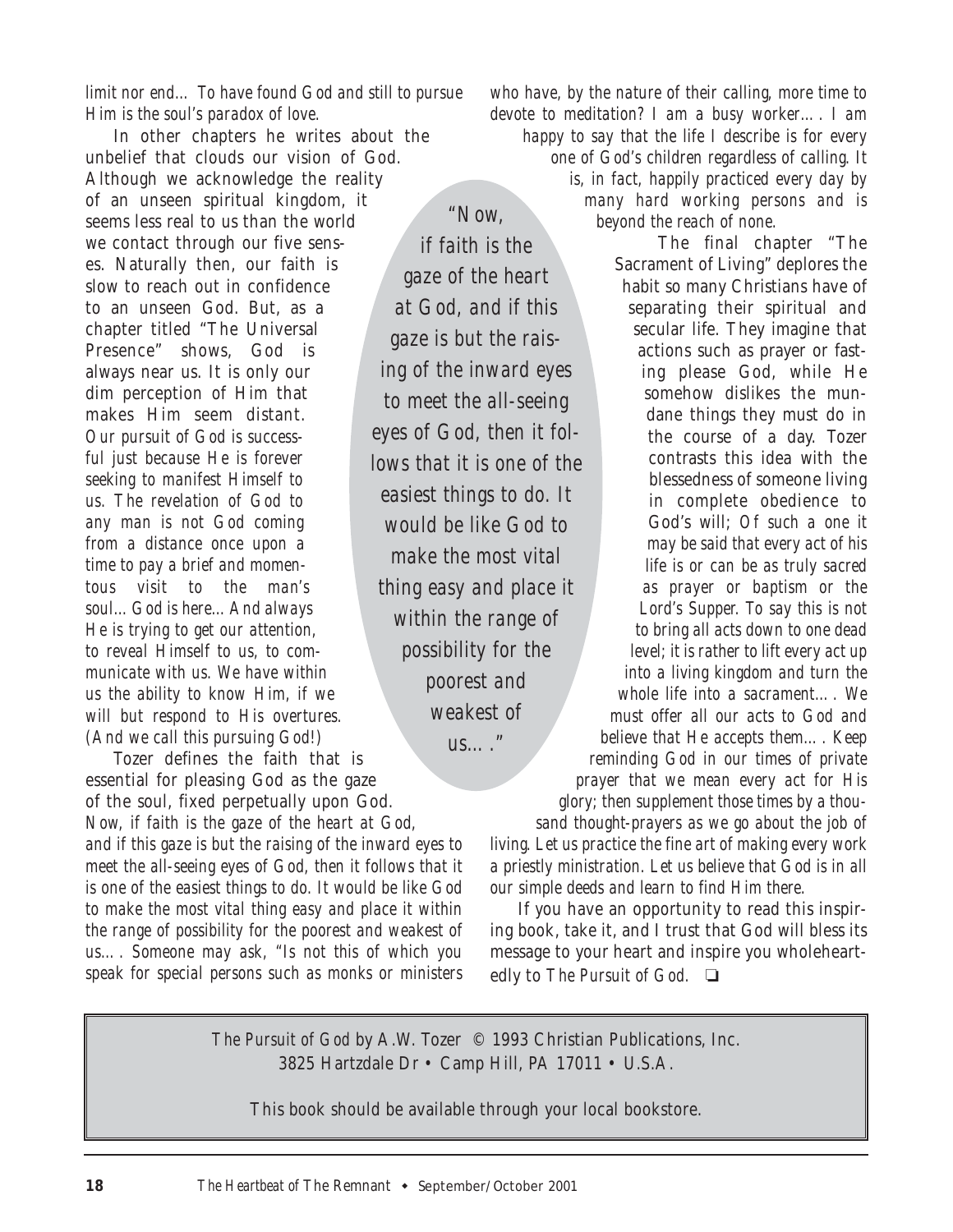# **CHURCH DIVISION NOTICE**

Did I get your attention on this one? I pondered the title and realized that probably everyone will read this little announcement. I am not sure of the motivation of all the readers, but I did want you all to read it.

About three months ago we divided Charity Christian Fellowship into two congregations. All of the elders and the brethren agreed that the church was getting too big. As a church grows in numbers there comes a point in its growth where the size hinders the growth in maturity. You begin to lose the more intimate fellowship that smaller groups allow. We felt we were at that stage, and it was time to divide and conquer.

Bro. Mose Stoltzfus and Bro. Rick Leibee are the two elders for the "new" church. Bro. Dean Stump is the deacon. These leaders and the brethren who went with them have chosen the name Ephrata Christian Fellowship and they are located in Ephrata, PA. The new address is: 400 W Main St, Ephrata PA 17522. This is about 10 miles northwest of Charity.

This is a good division and we are all looking forward to more growth because of it. There is a sad feeling that comes from time to time because we do not get to see each other as we use to, but we know this is part of Kingdom expansion. Pray for all of us as we seek to raise up churches that will glorify the Lord. *–The Editor*

# *Warnings about C.S. Lewis...*

The following information was gleaned from an article found in the July/August issue of

*The FCM Informer*. I have never felt good about this author, C.S. Lewis, but could not tell you why. Something just didn't ring clear and true to me. I have cringed many times as I realized how many of God's people were reading hours and hours of his writings. Please beware of the dangers of allowing our children to read the fantasy stories that even the world are running after.

Lewis revealed his very loose view of Christianity in his Book *Mere Christianity*. He wrote, *"There are people in other religions who are being led by God's secret influence to concentrate on those parts of their religion which are in agreement with Christianity, and who thus belong to Christ without knowing it."*

He converted to Anglicanism, and later even turned toward the Roman Catholic church. He went to a priest regularly for confession, and received extreme unction at his death in 1963.

He believed in purgatory, and in praying for the dead.

He did not believe in a literal Hell, the historicity of the Book of Job, or the inspiration of the Bible. He didn't believe in the depravity of man.

He believed in theistic evolution, which is a mixture of evolution and the Bible account of Creation.

There are dangerous implications concerning the occult in his Narnia series. This series makes up half of all his books sold each year. He spoke with deep respect for Pagan myths, and for the myths in the Holy Scripture.

*Media Spotlight* reported that *The Chronicles of Narnia* is recommended by the producers of *Dungeons and Dragons*.

Dear brothers and fathers, let us sanctify our libraries of all that would poison the precious pure minds of our children. *–The Editor*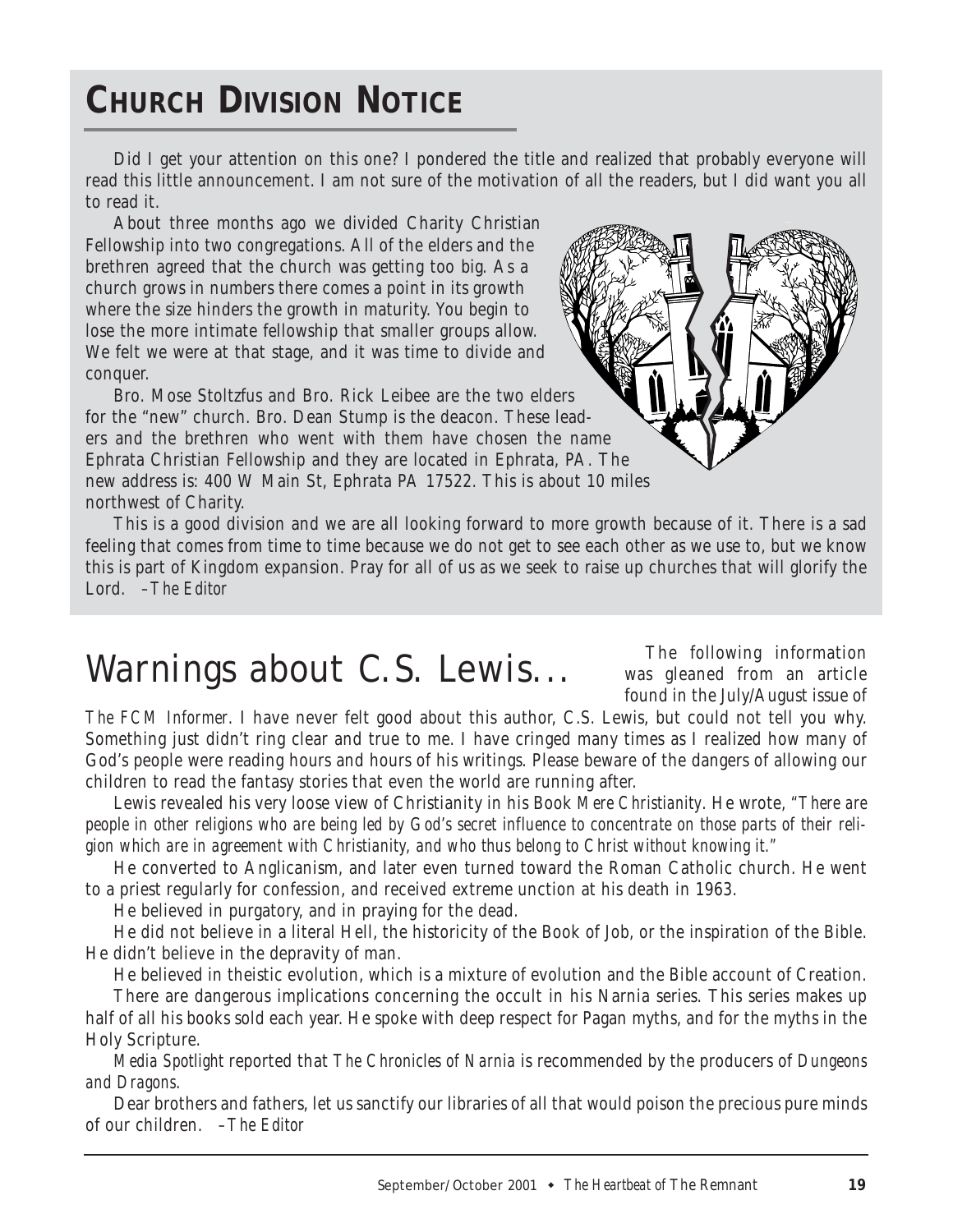# Courtship Principles in Genesis

*by Andrew Weaver*

ne proof of the divine inspiration of the Bible is the timeless quality of its content. These writings from an ancient culture that was vastly different from our own teach many important principles that are totally relevant to our modern society. For example, let's consider some principles of godly courtship from the story of Isaac and Rebekah. Although nearly four thousand years have passed since the events of Genesis 24



took place, the principles they teach us are still valid. First, we see...

## **A Godly Father's Involvement**

Abraham must have been keenly aware of the events in Isaac's life and of the developments in his heart, for it was Abraham rather than Isaac who initiated the search for Isaac's wife. It may be that Isaac had not really sensed his own need yet when Abraham realized the time had come. But this undertaking was no haphazard afterthought on Abraham's part. It would have been far easier just to choose a local girl for Isaac, but Abraham wasn't

looking for the easiest route. He had received a promise that his descendants would be "as the sand of the seashore", and he must have sensed that the kind of wife he found for Isaac might affect millions in future generations.

When his servant expressed doubt about being sent on such a search, Abraham was able to confidently tell him that the Lord would send an angel before him to prosper his journey. Apparently he had com-

municated with God about this matter, and so he was confident of His leading. It is very important to note that Abraham was known as the friend of God, so we can be sure that he heard from God before making this important decision. As a friend of God, Abraham had earned his son's trust, and Isaac apparently didn't try to interfere or control the search.

Blessed indeed is the young person whose father is involved in his/her courtship from its beginning, and twice-blessed if that father is a friend of God who has heard from heaven concerning his child's courtship. It is not good enough for an anxious father (or mother) to decide that the time has come for their children's marriage. It takes a friend of God to discern that word from the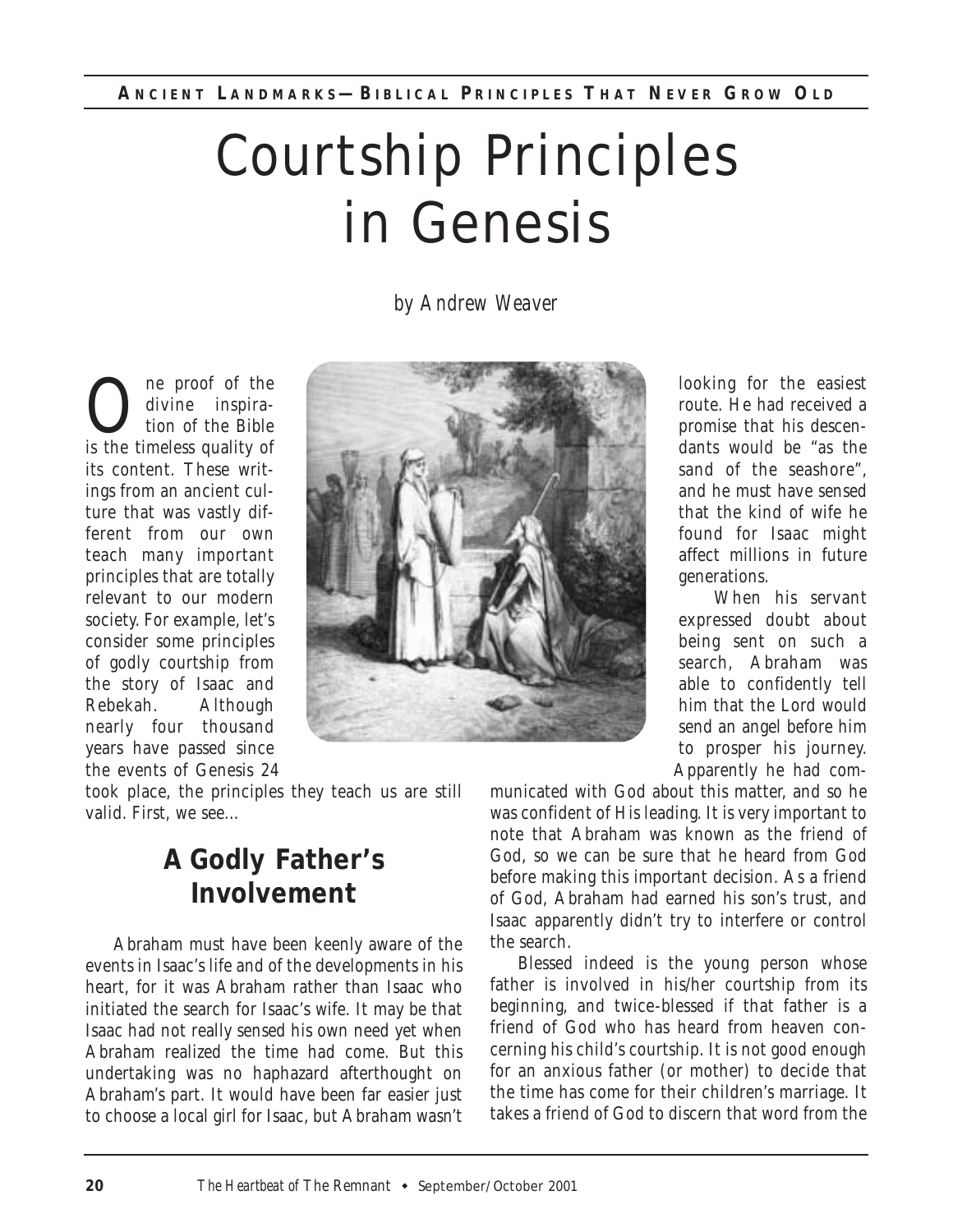Lord, and to act properly upon it. Fathers, you owe it to your children to become a friend of God and to learn to hear His voice. Otherwise, you will be poorly equipped to guide them, and might well end up manipulating circumstances according to your own human reasoning and plans. That would be a tragedy, for it would deprive your children of the blessing of...

## **God's Sovereign Marks**

As Abraham's servant traveled, it soon became evident to him that God was involved in this search for Isaac's wife. There were too many sovereign marks of God throughout the whole process to be credited to coincidence. The servant was led to the right city, to the right well, on the right day, at the right time. There he prayed and asked God to reveal His will by an unmistakably sovereign mark. He would request a drink from the young ladies who came to the well, and if one of them offered to draw water for his ten camels also, he would know that to be Isaac's future wife.

This was not the gambling prayer of someone who was simply desperate to find the first willing girl. After all, he could have decided to take the first one that gave him a drink, or even the first one that smiled at him. But wanting to be very sure, he made the condition hard, and even quite unlikely, considering his long row of thirsty camels. But even before he could finish his prayer, God answered it clearly, and Rebekah began to draw water for all those camels. Still the servant waited, daring to hope for another of God's sovereign marks of confirmation. He got it when he asked Rebekah who she was, and found that she belonged to the very family he hoped to find. There could no longer be any doubt. God was in this, and it was meant to be.

Those sovereign marks that confirm God's leading are different for different people, but they are important. In a decision with eternal consequences, God's confirmation is needed before you dare proceed. Your marks may be less dramatic than the ones in this story, but they must be clear. God is not limited. Somehow He can make His will very clear. And His will includes...

## **A Bride Not of the World**

Abraham had a clear vision of the kind of wife he wanted his son to marry. He refused to even consider any of the heathen women around them. Even in that ancient time, Abraham understood well the disastrous results of an unequal yoke, and he would not settle for the more convenient choice of an unmatched partner. Abraham himself had been called out of a heathen country to serve the true God, and he knew that Isaac was a son of promise who would be blessed by God also. What a tragedy it would have been to ruin the potential of that life with a godless companion.

That principle has not changed. Today, there are many young people who have taken a brave stand for holiness in their churches and youth groups, but now they are tempted to compromise in order to find a spouse. They feel far away and alone and think it is impossible for God to bring them the godly husband or wife they desire. They are tempted to give in to the peer pressure and take a partner of their own choosing. If you are such a young person, take courage from the story of Isaac and Rebekah. Even without the convenience of modern transportation or communication, God was able to bring together two people across a vast distance. And since God was so clearly the One orchestrating it, the bride quickly received...

## **The Blessing of the Parents**

No courtship is complete without the parents' blessing, and that blessing is especially remarkable in this story. Consider the account from the perspective of Rebekah's parents. One evening she was sent to the well as usual to fetch water, and returned wide-eyed and breathless with the exciting news that she had met a servant of their faraway relative Abraham. The servant was promptly invited to lodge at their house, and he must have shocked them all with the story of his errand and God's supernatural leading. Acknowledging God's hand in all the events, the family said, "The thing proceeds from the Lord…take her and go." It is interesting to note that they apparently made their decision solely on the basis of God's clear leading. There is no record of any critical analysis of Isaac's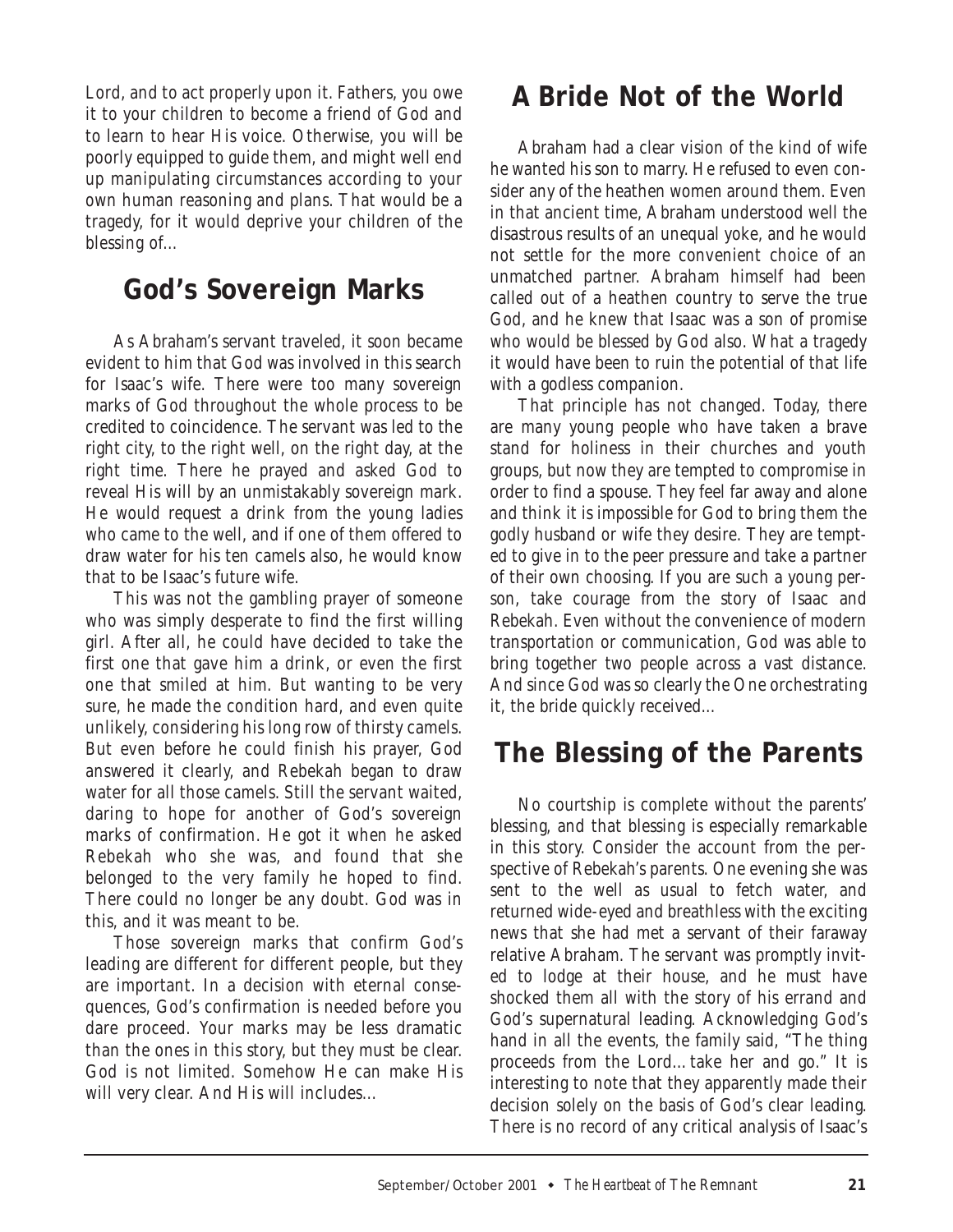life and character, although that would surely have been reasonable enough.

The next morning the servant asked permission to take Rebekah and return immediately to his master. Rebekah's mother protested, asking for at least ten more days with her daughter. It seems a fair request. After all, it was almost certain that they would never see her again. But the servant appealed, and when Rebekah expressed her willingness to go immediately, her family blessed her and sent her away. They must have been stunned by the sudden shock of it all. One evening their life was calm and peaceful, following a familiar routine. Apparently they didn't even know that Isaac existed. The next morning, possibly as little as twelve hours later, they willingly sent Rebekah out of their lives forever, to be the wife of that stranger.

Parents, you can relax. The important principle here is not the speedy process, but the parents' willingness to agree to God's unmistakable direction. I do believe God expects you to be very prudent and careful before giving your blessing to a courtship, but once God's will is clear, is there any real value in withholding your blessing?

Rebekah's family released her with no strings attached. It must have been difficult, but in view of God's evident will, it was the right thing to do. Parents, one of the most valuable gifts you can give to your children is simply the release and liberty that they need from you in order to establish their own home. That freedom and blessing from her parents made it possible for Rebekah to be...

## **A Bride That Forsook All for Her Husband**

If Rebekah's family was left stunned by the dramatic turn of events, just imagine how she herself must have felt. One day she was cheerfully performing her usual duties in service to her family. Suddenly her life changed forever when she generously offered to do an unusual favor for a tired stranger at the well. The next morning she was riding away on a camel, leaving her family and friends forever for an unknown future as the wife of an unknown man. The only reason she could take such a dramatic step was that God's leading was unmistakably clear to her, too. She must have felt amazed and unworthy as she realized that God knew her personally and had been preparing her all along to be the wife of Isaac.

When the servant begged to leave the very morning after meeting Rebekah, her family decided to leave the decision to her. She was called in and asked, "Wilt thou go with this man?" and her immediate reply was, "I will go." How much is contained in those three words! It was a promise to forsake all that was familiar and dear to her, and a lifelong commitment to someone she didn't even know yet. Somehow I think Rebekah hadn't slept much the night before. She must have faltered at the thought of leaving her family and homeland forever, but no doubt as she pondered the mysterious, perfect ways of God, she knew that she could trust Him for an unknown and unknowable future. The sovereign marks of God removed any doubt, and once she was fully convinced of God's will, she wasted no time playing coquettish games of hard-to-get. She gave her full consent to God's leading, and put her faith in action. God rewarded her with...

## **A Consecrated Young Man**

We can only imagine the thoughts, dreams, anticipations, apprehensions, and questions that must have filled Rebekah's mind during that long journey on the back of a camel. The servant's description of Isaac that first night was very sketchy, at best. The Bible doesn't even record whether Rebekah knew the name of her future husband before agreeing to forsake all for him. Did she ever wonder as she traveled whether she had acted too rashly? Did she ever wish to turn back to the familiar routine of a comfortable life with her family? No doubt she spent many hours thinking, wondering, and asking the servant questions about the man she was to marry.

And what about Isaac? How anxiously he must have watched for the return of that camel train! Surely the days passed slowly for him as he waited, wondering whether God had prospered the search for his wife. And how did he pass the time spent in waiting? He walked in the fields at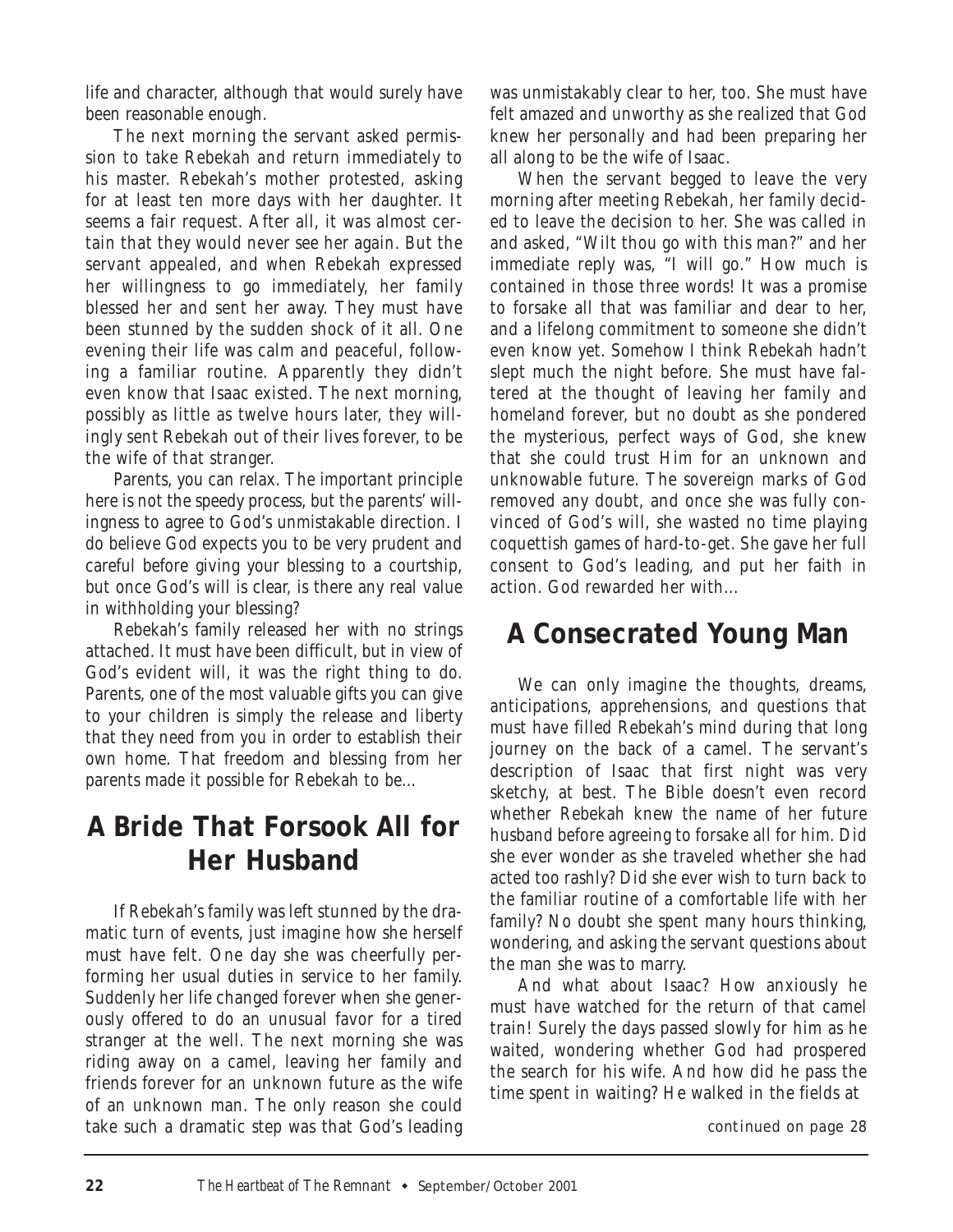# The Death of a Nation



#### *by Richard Yerby*

I want to tell you a little story. It is a true story<br>and we will not change the names to protect<br>the innocent, because no one in the story is<br>innocent want to tell you a little story. It is a true story and we will not change the names to protect innocent.

Once upon a time there was a country. Long, long ago it was inhabited by Indians who lived a very primitive life. At that time there were no cities, towns, factories, or stores in that nation. But as time passed, this land was discovered by people from different countries. Eventually these people started to migrate to the new country where the Indians lived and settled down there.

The first ones who came from the old country were mostly God-fearing people who came to gain religious freedom. They found that the primitive life there was extremely hard and rugged. They had to carve an existence out of undeveloped land. They battled the elements of nature, living in crude shelters. They worked hard to grow crops, hunt, fish, and gather berries, nuts, and fruits that were growing wild. They got their food from nature. They battled hostile Indians and fought off wild beasts to stay alive. There were many diseases and sicknesses, which often shortened their life. But the rough life made them a tough, strong people.

They found the new land to be a very rich land; a land flowing with milk and honey, and abounding with natural resources. Those pioneerspirited people dreamed great dreams about developing that country. They carved out towns from woods and grassy meadows. They pushed westward. Soon, many more people began to join them from the old countries across the ocean, so that the trickle of people coming in became a great stream of immigrants.

Because many of these were God-fearing people, God blessed and prospered them. As God did so, they slowly came to have some leisure time and the means to enjoy some of the pleasures of the new life they were building in the new country. At first it was very little leisure and very few pleasures. The first common pleasure was simply that of eating the good food they were able to grow on the land. As they worked hard, the rich land yielded an abundance of food. So it was only natural that the people should begin to enjoy it. They seemed to be unaware that there was a hidden danger in this pleasure, and that they must exercise great care when partaking of it.

Developing this primitive land was very slow and difficult at first. But as time passed it really picked up speed. Steam was fired through the paddleboats to push them up and down the rivers, and it was fired through large, iron locomotives to push them down the newly laid rails. With that, the pace of life shifted gears to run much faster. From the east, those daring pioneers pushed out into the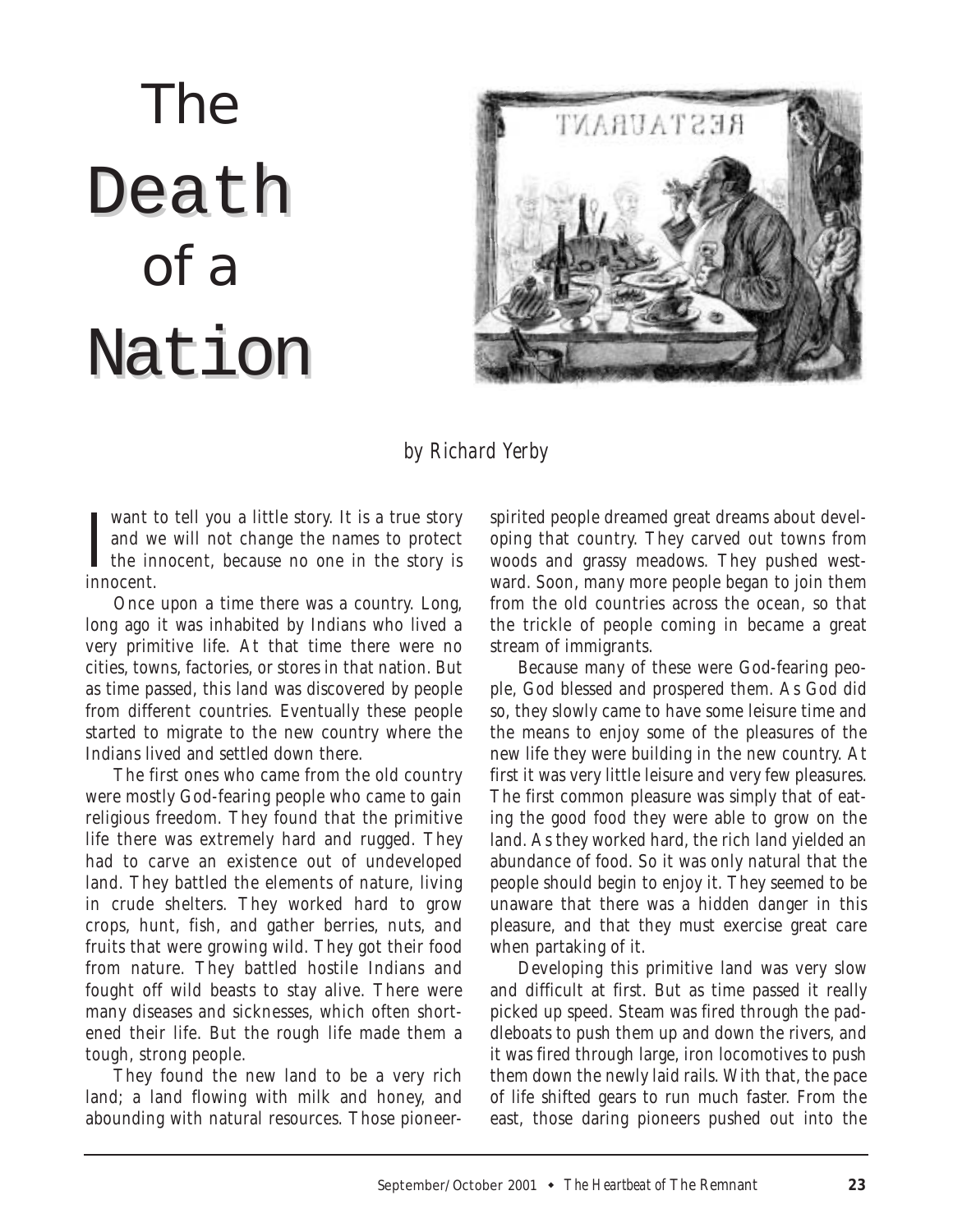central and western areas. Towns grew into cities. Stores, factories, and shops were built.

As time passed, people became more prosperous. As they did, more pleasures began to enter their lives. However, eating and drinking were still the most common pleasures for them. The first settlers ate mostly food that nature provided; berries, nuts, roots, fish, and animals taken from the land. Soon they began to farm the land and grow fruits and vegetables. Most of those foods were highly nutritious and were eaten to nourish and strengthen the body. But as stores and shops began to appear, food was sold in them. These stores came to have a small variety of sweets, candies, and other delicacies that are eaten solely for the pleasure derived from eating them. As these became more common, another giant step was taken in the direction of eating for pleasure.

Throughout the nineteenth century, this country was rapidly changing and "progressing." Regrettably, there were wars, battles, conflicts, and various problems. But each new day seemed to bring greater prosperity than ever before. The nation reached its "manifest destiny," extending from the East Coast to the West Coast. As this happened and as prosperity continued, gradually the dinner and supper tables in many houses became more heavily laden at each meal. People were no longer struggling, fighting pioneers. They had more time to sit down to eat and drink. Now they also had leisure time to rise up and play after they ate and drank. Subtle danger was lurking much closer, but it seems as though no one was aware of it. After all, what harm could there be in sitting down to eat and drink? Hasn't God given us these good things to enjoy?

Then as the twentieth century rolled onto the scene, life began to change more rapidly than ever before. The industrial age gave birth to many new machines and gadgets. Around the turn of the century the whole world was shocked, amazed, and changed completely, by the birth of one of its biggest "babies". The century opened by rolling out the automobile, and life would never be the same again.

Towns and cities were becoming more numerous and growing larger. People began a slow exodus from the country to the city, and that exodus grew every year. City life meant that a larger variety of foods were available for people to eat. At that time, country living typically meant eating mostly what food you could grow on your farm. On the occasional trips to the town, store, or junction, other staple foods were bought, loaded onto the wagon, and brought home.

Bins, boxes, and barrels containing sugar drops, peppermint, and other candies were becoming more common in the general store. On the rare trip to town or to the store, the children waited, hoped, and often got treated to a piece or two of the candy by their parents. How they would look forward with excitement to the infrequent trips and dream about that candy during long, uneventful days of country life. They sure did wish they could have the candy to eat all the time. Sadly, they were unaware of the fact that it was good for them to be estranged from their lusts frequently.

The twentieth century ushered in vast and deep changes that had never been known before in human life. It brought an end to much of what had been a part of human life from the time the world began. The automobile also added many new pleasures to human life. The Sunday drive became a favorite pastime of many people, as they acquired the newly invented cars. Also the use of the car and the trucking industry that was coming along to transport goods, made it much easier for people to have access to a greater variety of foods to prepare meals for banqueting and feasting.

Another discovery gave us something else that was shocking and exciting. One day a man got a shock while flying a kite, and the world will never recover from this shock. Most of the lifestyle known by man from the beginning of time, became ancient history almost overnight. Soon wires were being strung to run electricity into homes, and new

*"Behold, this was the iniquity of thy sister Sodom; pride, fulness of bread, and abundance of idleness was in her and in her daughters, neither did she strengthen the hand of the poor and needy. And they were haughty, and committed abomination before me: therefore I took them away as I saw good."*

Ezekiel 16:49-50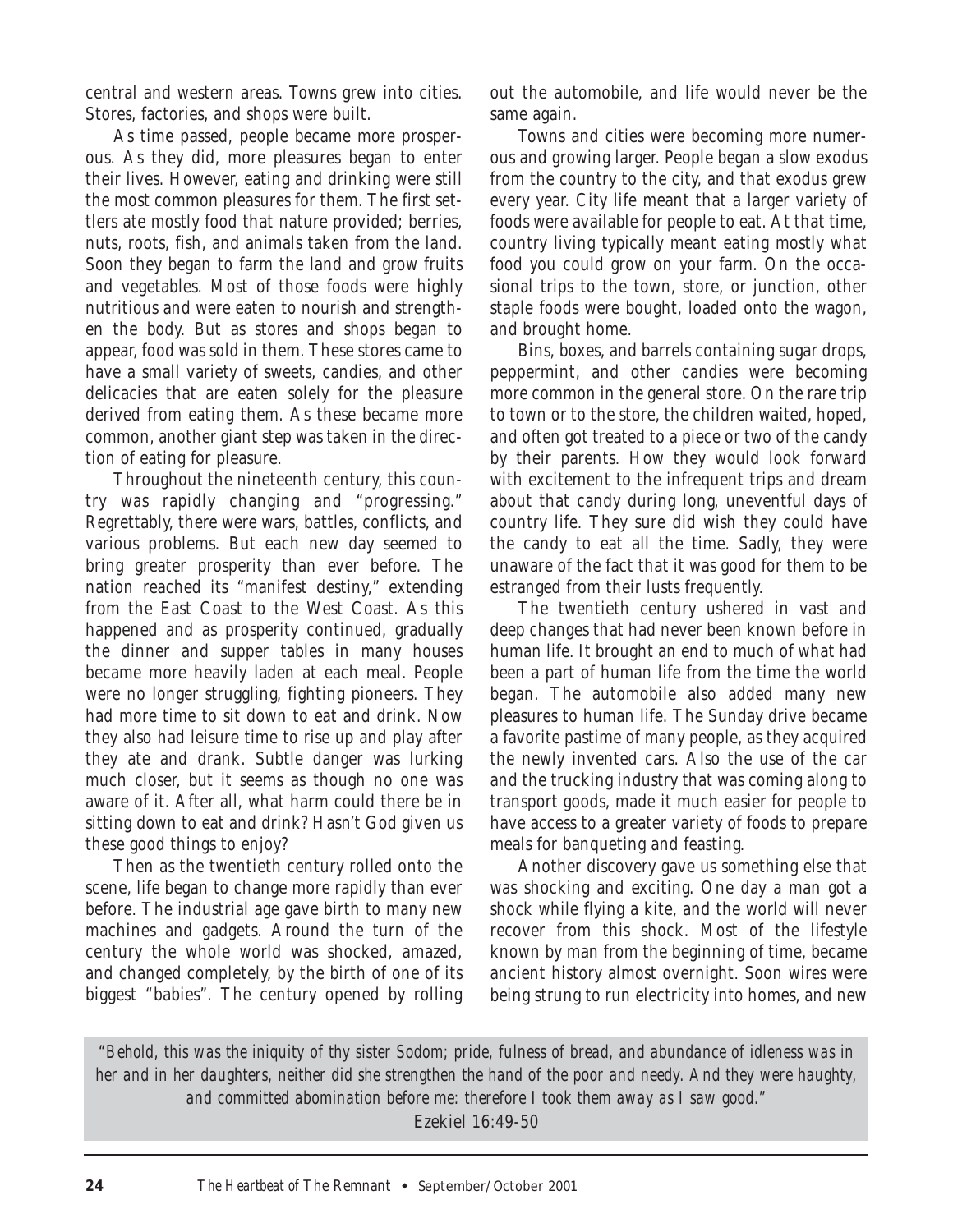inventions of convenience were made. One of these was the refrigerator. These new machines made it convenient for people to stock and store much more food in their home. Perishable food could be kept for some time in the refrigerator and that greatly changed people's eating habits, and changed what they ate.

As more families began to acquire an automobile, it was much easier to go to town or to the store more often, load up with goods, and bring them back and store them in the refrigerator. This enabled people to satisfy their lust for eating more often. This helped them not to be estranged from their lust. They could stock up on goodies that once before were a treat only when they went to town. But now these treats were often waiting for

them in their own home, anytime they cared to partake of them.

Life began picking up at a much faster pace as the twentieth century rolled on. World War I shook much of the known world at that time, and affected this nation immensely. But when the war was over the people quickly recovered, and the gay twenties brought

unthinkable excitement and fun. Life was getting filled with so much pleasure. As the pace of life increased, some people who loved their God began to be alarmed that numbers of people were turning away from God, and finding pleasure in numerous other things.

But then the depression years of the thirties took a lot of color out of the life that had been so gay just a decade before. Maybe God was trying to get their attention. And just as recovery from the depression began to come, suddenly much of the activities of normal life had to be set aside as almost every citizen joined in, in some way or another, to help win another world war. That war helped usher in an industrial revolution that shifted the pace of living into what seemed to be the highest gear possible. The nation will never be the same because of the age that was ushered in after World War II.

Speeding around the curve into the decade of the 1950's, it seemed like so many new things were

*"For when I shall have brought them into the land which I sware unto their fathers, that floweth with milk and honey; and they shall have eaten and filled themselves and waxen fat; then will they turn unto other gods, and serve them, and provoke me, and break my covenant."* Deuteronomy 31:20

popping up on the scene. Years before, electricity had brought on the radio and it was finding its way into most homes. The pleasure that it gave became an idol in many hearts. But its power to turn people away from God was nothing compared to that of the two evil monsters that soon found their way out of Hell and followed it. When one of the baby monsters was born, it could not speak for several years. Still, crowds flocked out just to watch it move. Then, when it got old enough to speak, the moving pictures stole the hearts of millions more. That monster's sister followed soon. It was a oneeyed monster, a big idol that the people would place in a prominent place in their home and bow down to it and worship it with undivided attention for several hours each day. People gave their time,

attention, and heart to it more than they had ever given them to God.

New pleasures were being "invented" almost daily, at a rate like never before. They were vying for the people's hearts, each one trying to woo followers to it. But even among so many pleasures, the pleasure of eating never seemed to take second place. Advertising in magazines and

newspapers enticed people to buy all kinds of "new" foods. Commercials on the radio and television kept urging people to eat, eat, eat. Grocery stores were turning into supermarkets with long rows of vast shelves, which held every food that could be imagined. People were now often using machines to do work which before had to be done by hand. This gave the people more leisure time. They used this leisure many different ways, but often it was used for picnics and barbecues. They were preparing more food and eating more food, and just enjoying the pleasure of eating.

As the pace of life so rapidly increased during the 1950's, those who loved God were aware that something was going wrong with the nation. They saw that new sins and new problems were creeping in. For years Paris had been steadily growing in its influence to set the style for the way people dressed. Now more and more people were consulting the fashion magazines to get their standard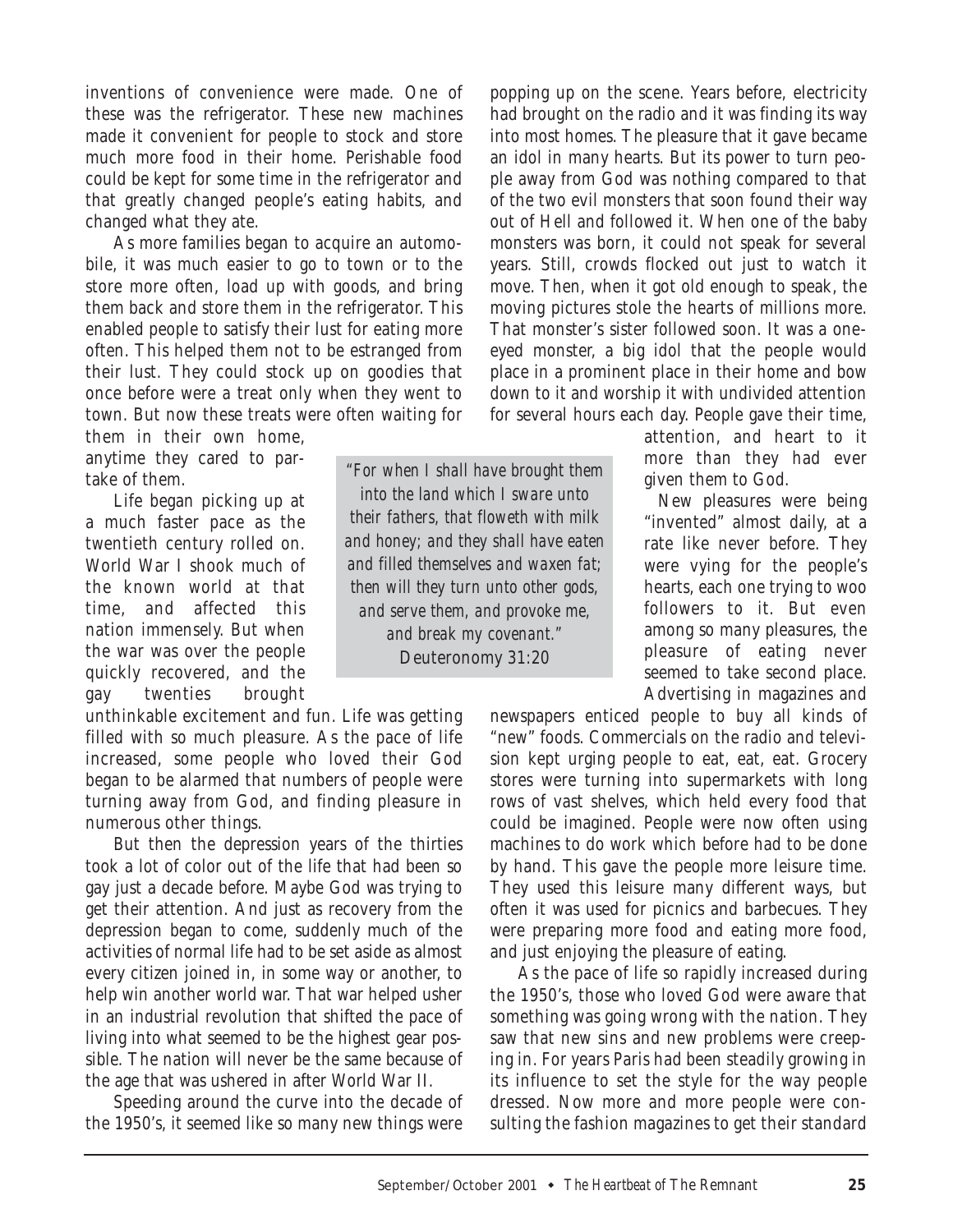*"For many walk who are enemies of the cross of Christ; whose end is destruction, whose God is their belly, and whose glory is in their shame, who mind earthly things."* Philippians 3:19

of dress, rather than consulting the Bible. People began to look to the world to see how they should live their life instead of looking to God and His Word. Those who did not attend church and did not follow God seemed to be increasing in numbers. Godly preachers became alarmed because the nation was beginning to rapidly turn from God. The best of the preachers would preach against movies, television and the other new gods that the devil was offering to the people. It is wonderful that they did that. But still, almost everyone was blind to the greatest idol, which had come on the scene first and opened up the way for all these others. That was the idol of eating and drinking for pleasure. The people were now "playing" with numerous new idols. But they had sat down to eat and to drink for many years before they rose up to play.

It must have been in the 1950's that another very deadly serpent slithered its way into the country, and began to multiply. It made its way into every area it could to spread its deadly poison. The monster of rock music came into the country and caused almost an entire generation of fine young people, our hope for tomorrow, to sell their souls to the devil.

The 1950's saw many people become affluent in so many ways they had never known before. Much of the population gained more wealth and buying power than they had ever thought to be possible. They were able to buy radios, televisions, cars, new homes, and other gadgets to make a most comfortable life. They began to live in pleasure like never before, with plenty of leisure time to use for their own self. Vast numbers of the population began to live only for this world and the things of this world, completely putting God out of their lives. They began to set their eyes on the things of this world and set great goals in their life. In doing so, they made a fatal mistake.

They set their affections on things and neglected one of the most precious gifts that God had given them, their children. They neglected to give them the teaching they needed in the home, because now there were more exciting things to do, like watch TV. They neglected to be parents to them as they should. As they entered the 1960's, they were shocked to discover that they had reared a generation of young adults who wanted to rebel against the lifestyle of their parents. Multitudes of that generation of young people were lost to the hippie movement and other similar movements.

The affluent life that so many had begun to enjoy in the 1950's had really taken its toll, and the change in family eating habits was at the top of the list of things that were destroying home life. It had been typical for the rural family in America to eat three meals a day together as a family. It was the exception rather than the rule if all of the family did not gather together for all three meals. The women of the house usually had to take great pains to prepare each of these meals for the family. But during the 30's, 40's, and 50's, the people of this country were rapidly migrating from the rural areas into the towns and cities. Their lives began to change a lot, and one of the greatest changes was their eating habits.

City life seemed to make it harder for the family to come together for the morning meal. It seemed that Dad had to eat earlier than anyone else, so he could get off to work. The children ate a little later and then went to school. And mother often sat down to eat by herself after everyone was gone. During school vacation, often the children got out of the habit of eating breakfast regularly. After sleeping late, instead of having a hot meal, they would munch on cold cereal or a piece of toast. Also it was less frequent that the family was able to get together for the noon meal. The breadwinner was usually away from home at noontime.

In many homes, Mother came to take on a job, so often she was not there at noon. The children soon became accustomed to making their own sandwich and eating alone. Even the evening meal, which should be a time for the family to get together, was destroyed. This meal slowly moved from the kitchen table to little trays in the living room, where each person sat down in front of the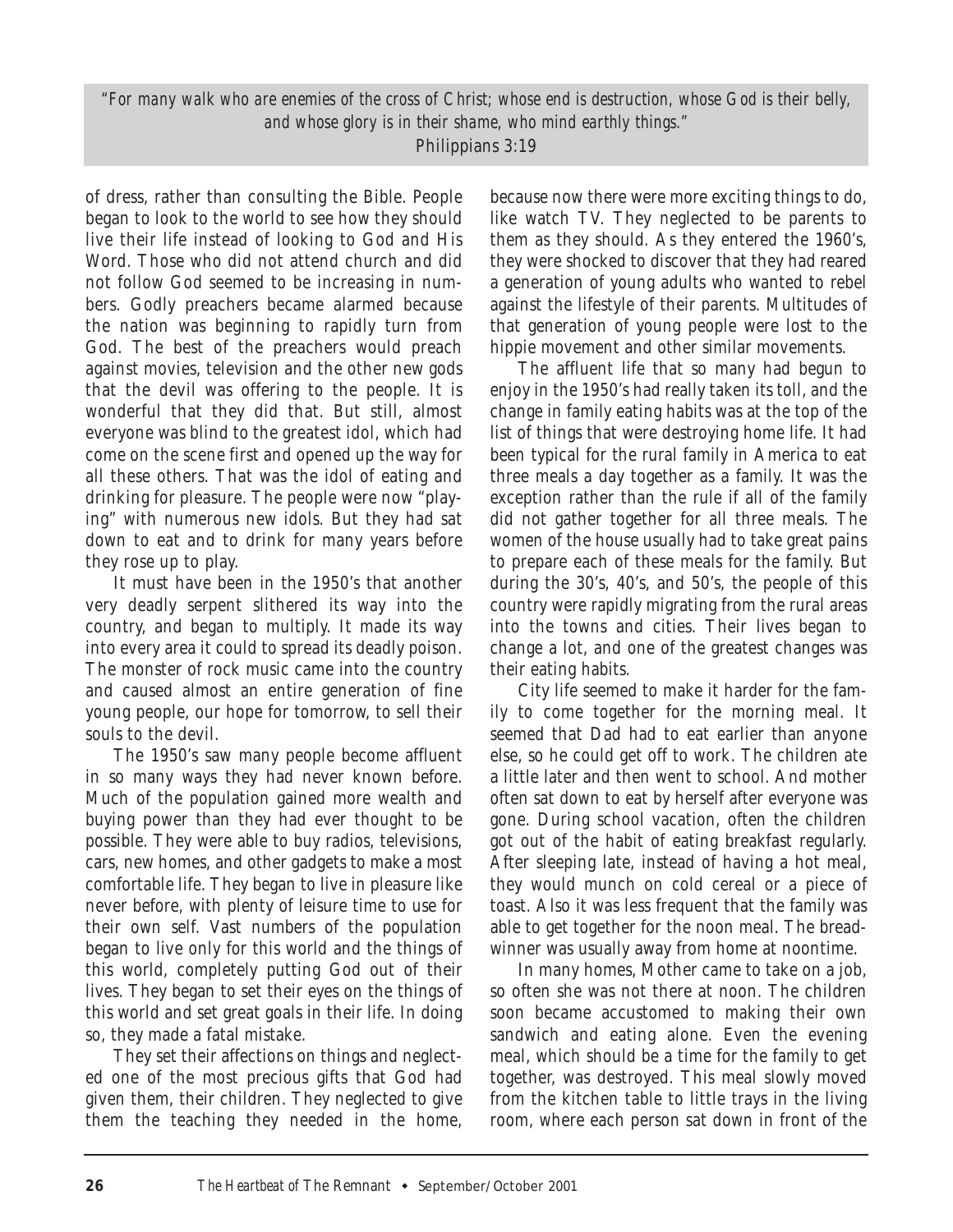one-eyed monster. Instead of talking with each other, they turned to letting the monster entertain them while they ate. They quickly came to love this false god so much that they just wanted to worship it all the time. The increase in restaurants and fast food parlors quickly stepped in to finish off the family table.

In the 60's, affluence rose at an unprecedented pace. New pleasures were cropping up every day to claim people's attention. So this nation found that it was faced with many new sins it had never been faced with before. It was faced with problems completely unknown in the past. This

nation that, a few years ago, had sat down to eat and drink was now rising up to do nothing but play. Life seemed to be providing so many new pleasures, that now the people never had to be estranged from their lust. So they were doing all they could to satisfy all the different lusts of their flesh. They discovered that as they did this, the things that satisfied their lust yesterday would not satisfy their lust today. It always seemed to take more pleasure than was required yesterday, to satisfy them.

As this progression continued, more of the things that were offered to the people to satisfy their lust, were sinful things. The earlier pleasures and delights satisfied them less and less all the time, so that something stronger, something deeper, something more intense, was required to satisfy these lusts. The people who had once found pleasure in par-

taking of food and non-alcoholic drink to satisfy the lust of their bodies, now were turning to alcoholic drink to satisfy these lusts. Drunkards rapidly increased in numbers, multiplying the problems such sinners cause for everyone around. More began to use tobacco. And in the sixties, the drug culture came on the scene as people began to use strong drugs to stimulate the body.

In the early 1900's, rising up to play was ever on the increase. At that time, this playing may have consisted largely of going out for a Sunday drive, taking a walk, or playing some kind of simple sports. But that gradually began to change and there came to be more places for people to go and

play. There were dances and social gatherings. The local hangout for the young people in the fifties saw them gathering around the jukebox and dropping in a nickel to spin their favorite tunes. They learned to love the movies at the local theater. They were now following after so many pleasures. They rose up to play more and more, and the play became less and less innocent. The dance halls slowly became places of gross immorality. What was seen at the movie houses yesterday would not satisfy the lust of the flesh today, so it had to be more exciting, more violent, and more immoral, until finally these places were just spewing out

> immorality and sin. Places where young people would hang out began to offer more sinful things for them, until almost none of the places could be classified as innocent, by any standard.

> Moving through the 60's and on into the 70's, this nation saw such horrible atrocities as mothers and doctors murdering unborn children. Political leaders joined in on the murder by making it legal. Perverted homosexuals came out of the closets, and every perverted sin that could be imagined began to be displayed before the people as much as possible. Booze flowed like a mighty river of destruction. One other thing that characterized this generation was the fact that they were almost never estranged from their lust of eating. The refrigerator at home was always full, to offer food desired at any

time. Coffee breaks were common, along with snacks, treats, fancy meals, and in between meals. This people had become a nation that ate all the time.

Radio, television, the car, other new inventions, new conveniences, and new gadgets had come into their lives, and allowed them to almost never be estranged from their lust. As they enter the 1980's, with mental, nerve, and heart problems ever on the increase, they still want to press on to newer and more exciting things. Some faint voices in the wilderness yell, "Danger!" and predict that this rat race will soon bring destruction. They call Rome and Greece to remembrance. But the warning is drowned out by the roar of pleasure-mad people

*"But Jeshurun waxed fat, and kicked: thou art waxen fat, thou art grown thick, thou art covered with fatness; then he forsook God which made him, and lightly esteemed the Rock of his salvation."* Deuteronomy 32:15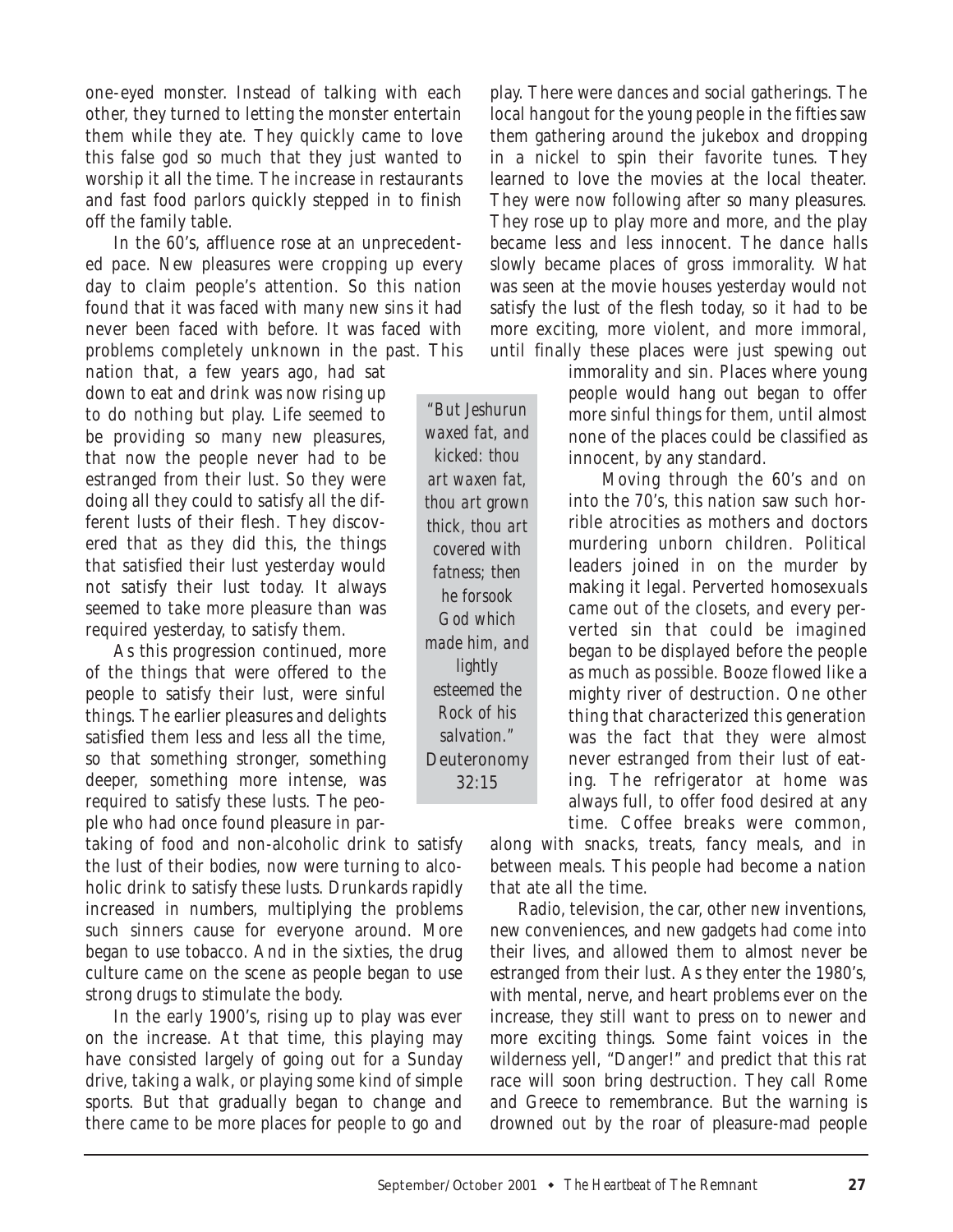and their pleasure-making machines. We leave them here and expect to soon witness their fate.



The End

*Greetings brethren, this is Brother Denny. Don't get mad, don't overreact, calm down if this little story troubles you. I only ask you to stop and think about it with an open heart. He has a very good point. We are not saying that a car is evil, or that electricity has ruined our nation. However, we must keep all of these new inventions in proper Biblical order. That which* *was made to be our servant can easily become our master if we do not walk with God and live in discernment.* 

*Let me make a few comments on the sin of gluttony. This sin is so accepted in our land that millions of people, even Christians, stuff themselves proudly and think nothing of it. Church members boast about how much food the preacher can put away (God forbid). Many are laughingly eating themselves into leanness of soul. I for one am glad for this brother's boldness to write about this sin. There are so many verses in the Bible on this subject that we could never list them all because of space. I challenge you to take a concordance and look up a few words on this subject. Try these words: fat, fullness, filled, eat, gluttony, belly, etc. Consider the verses spread throughout the article to stimulate you into a deeper study of God's word on this subject.*

*This little story was taken from a book written by Richard Yerby, A Little Reviving. Richard is a missionary in Japan. He has some strong views, but let us remember that missionaries face many things we don't even dream of.* ❏

*continuned from page 22,* Courtship Principles in Genesis *by Andrew Weaver*

evening, meditating and communing with God. For Isaac was a consecrated young man, not wasting his time in amusements, nor striving to become wealthy, yet not uselessly idling the time away. The story of Isaac's near death on Mt. Moriah reveals a deep respect for his father. He had learned to accept his father's authority, and now God was prepared to validate his authority as a leader in his new home.

God blessed the faith and obedience of this young couple by orchestrating the ideal meeting between them—one final, sovereign mark of His approval. Rebekah's first glimpse of her future husband must have filled her with confidence and reassured her of God's perfect guidance. For as Rebekah arrived, Isaac was meditating, meeting with God, no doubt praying about his coming responsibilities as a husband. What a perfect way for those young people to meet! And within moments of their meeting, Isaac knew that he had been rewarded for his trust and obedience with the gift of...

### **A Pure and Modest Bride**

As soon as Rebekah realized that she was about to meet the man she had come so far to marry, she veiled herself, as was fitting for a pure, modest bride. She did not take God's unmistakable leading as an excuse for being too bold or eager. With shy modesty, she waited for Isaac to hear from the servant the whole miraculous story of God's divine leading. The Bible emphasizes the fact that Rebekah was a pure virgin, and no doubt that was one of the reasons God chose her for Isaac, the son of promise. And Isaac, as he sensed this "shamefaced sobriety" knew that she was the perfect wife for him. She had kept herself for him alone, long before she knew for whom it was that she was keeping herself pure. Against all odds, God had brought them together, and with Him planning it, of course they were perfectly suited for each other.

This beautiful story ends with one beautiful little phrase that tells us all we really need to know: "*and he loved her*." ❏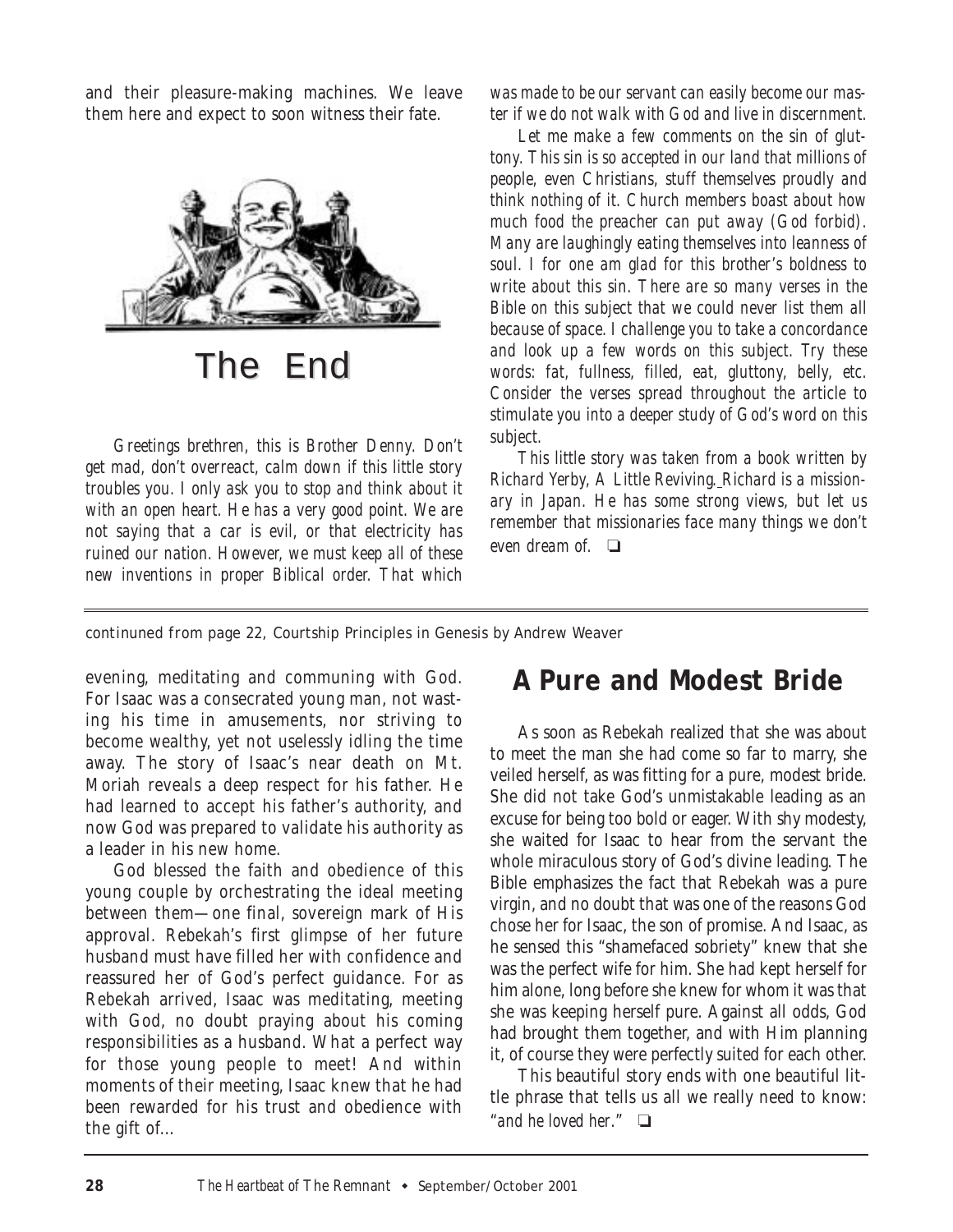# A Sister s Hunger for God

**66** Caste and see that the<br>Lord is good: blessed is<br>the man that trusteth<br>in Um" Pe 24.9. I was been and *Lord is good: blessed is the man that trusteth in Him" Ps 34:8.* I was born and raised in Lancaster county PA. My parents were Amish, and I grew up the same. I became a religious person—religious without knowing Christ. God had to show me that my own righteousness is as filthy rags in His sight. I had to learn that, *"It is not by works of righteousness which we have done, but according to His mercy he saved us, by the washing of regeneration and the renewing of the Holy Ghost" Titus 3:5.*

## Hunger for Hunger for Salvation

God began to work in my life after three of my sisters and one brother were born again. Their new life in Christ caused me to question, "What is truth?" and "Which church is right?" The Lord kept bringing to my mind John 14:6, *"I am the way, the truth, and the life. No man cometh unto the Father but by Me."* I started to see that no church can save me; only Jesus can give me eternal life. One day one of my sisters explained God's glorious plan of salvation to me. She

helped me to see that I must come to God as an individual, repenting of all my sins, and accept Jesus Christ as my personal Savior. Then I would be born again and receive a new life. I knew that day that I had never done anything like that. I realized that I knew about Jesus, but I didn't know Him. That day in 1975, I opened my heart to Him to follow Him and to let Him cleanse me. God saved me by His mercy and kindness, and His presence became a reality to me. Praise the Lord.

## Hunger Through Trials

Life as a Christian has not always been easy, but I have tasted of the Lord, and I long for more of Him. I want to know of His ways, and walk in His Spirit. In John 7:7 Jesus said, *"If any man thirst, let him come unto Me and drink."* God is a fountain of living water, and I find my heart coming again and again to drink of Him. My heart often unites with the words of Paul in Phil. 3, *"that I may know Him...."* My deepest desire still is to know Him in His fullness, being led by His Spirit. Moment by moment kept in His

love; moment by moment led from above.

The Lord has used the trials of my life and my own failures to teach me to seek Him more. I have learned that in me, that is in my flesh, dwelleth no good thing. I need something more than traditions, rules, regulations, and the religions of men. Through my many needs God has brought me to see my continual need of a relationship with the person of Jesus Christ. When I allow Him, He lives His life through me and writes His laws upon my heart. At a time in my life when I hardly had any fellowship with other believers, I was pressed to seek close fellowship with God. Crying out to my Lord, I learned that times alone with Jesus satisfy like nothing else can. His presence satisfies the longing soul.

### Helps to Hunger

Giving attention to reading has helped me continue seeking after God. Reading the Word and seeing what the early Christians were like has made me long for more of Jesus. I long for more of the Holy Spirit that I might be one of those over comers we read about in the Bible. Another book that has stirred my longing heart many times is Deeper Experiences of Famous Christians. This book gives short accounts of many believers who were led by God into a baptism of grace that changed their lives forever. An enduement of power, a filling of the Spirit was granted to them as they sought God for more of Himself. One of the books featured in the book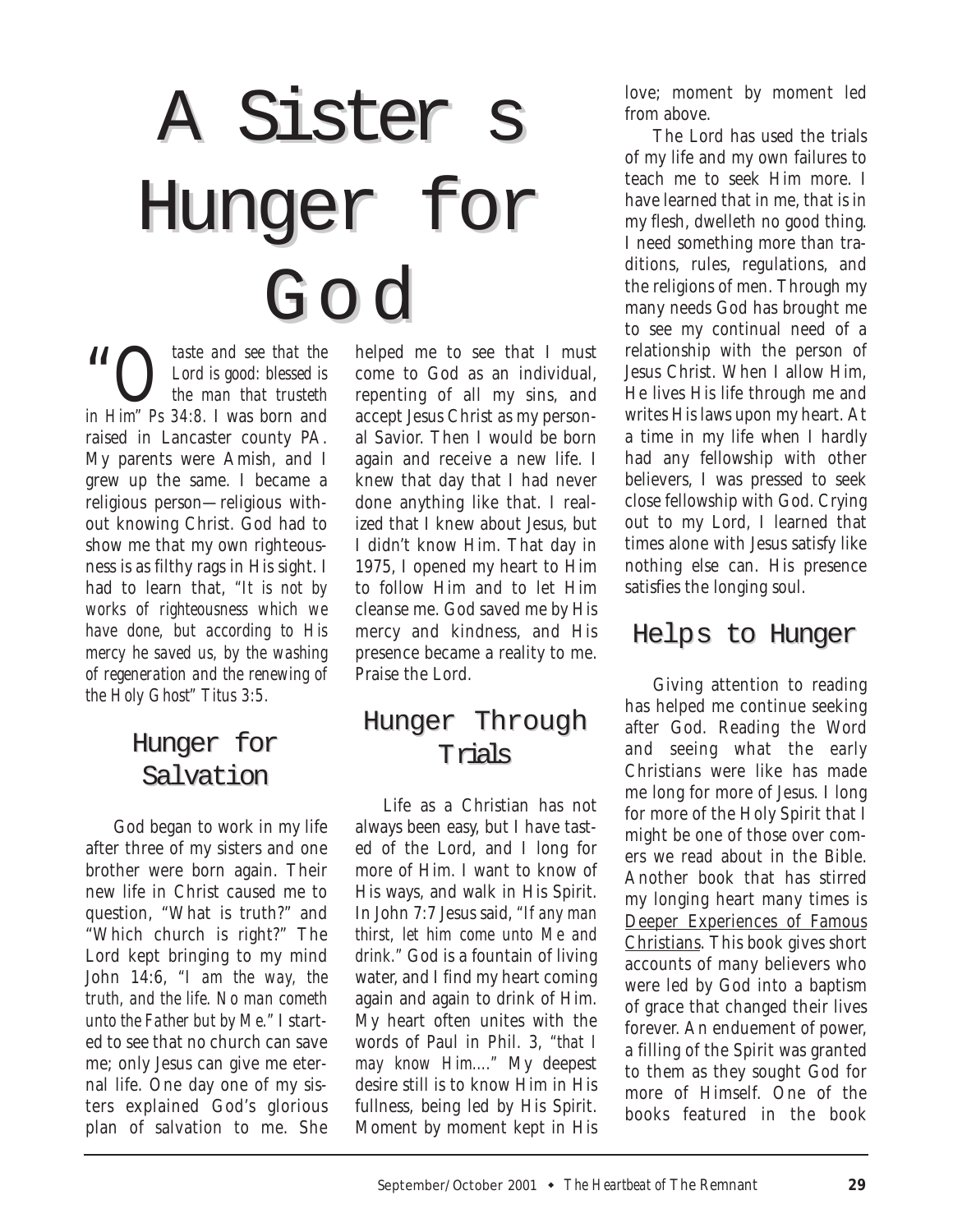

# **M INISTRY O UTLOOK :**





*by Daniel Kenaston*

**Greetings of Christ's love**<br>to each of you our part-<br>mest heard I trust that this extito each of you our partners and helpers in the work here! I trust that this article finds you walking under an open channel of God's blessing in your life and feasting repeatedly at the table He spreads for us daily. We are continually amazed at how perfectly the Lord meets our every need by what he puts on our spiritual table each day. He truly customizes our diet to just what our spirits need and balances every day's meals so that we can continue to walk in a steady forward climb up the path that He

daily reveals to us. In so many ways He provides just what we are hungry for, just like a loving Father, and we surely are grateful for His loving care!

I realized as I began writing this that it has been 3 months since we wrote last and I want to take a few lines here to fill you in on our activities during this time. Shortly after the last article (written the end of May), we left Bunbonayili and headed south for our missionary retreat in Kumasi. Our days there were filled with hearing inspiring messages and lots of deep heart sharing about the

difficulties and problems that we are facing at each of our stations. The fellowship with the rest of our missionaries here is always a blessing to us and in some ways fills in the void created by being so far away from all of our families. We headed on down to Accra (the capital) after the retreat and worked on getting more paperwork through for Abigail so that when we flew back to the states all three of us could go. Christy said that Abigail looks so much like us that everyone would know she was ours, and I certainly agree, but that is not enough to satisfy the immigration authorities of Ghana or America, so we got all of her documents in order to prove that she is truly OURS!

We left Ghana on June 20 and returned on August 2, spending about 6 lovely, busy weeks with our families in the states, and meeting as many of you, our dear friends, as we were able. It was a real time of refreshing for our spirits, to receive so much love in such a short time from our families, and to sense the high degree of support that we have from so many of you through your prayers and interest in our lives and tribe. We enjoyed every moment of our time spent stateside, but this is undoubtedly home right now, and we are glad to be back here in Bunbon to resume our life and ministry in this area. We came back one stronger than we left, as my brother Samuel joined us on our return trip and will minister with us during the next few months.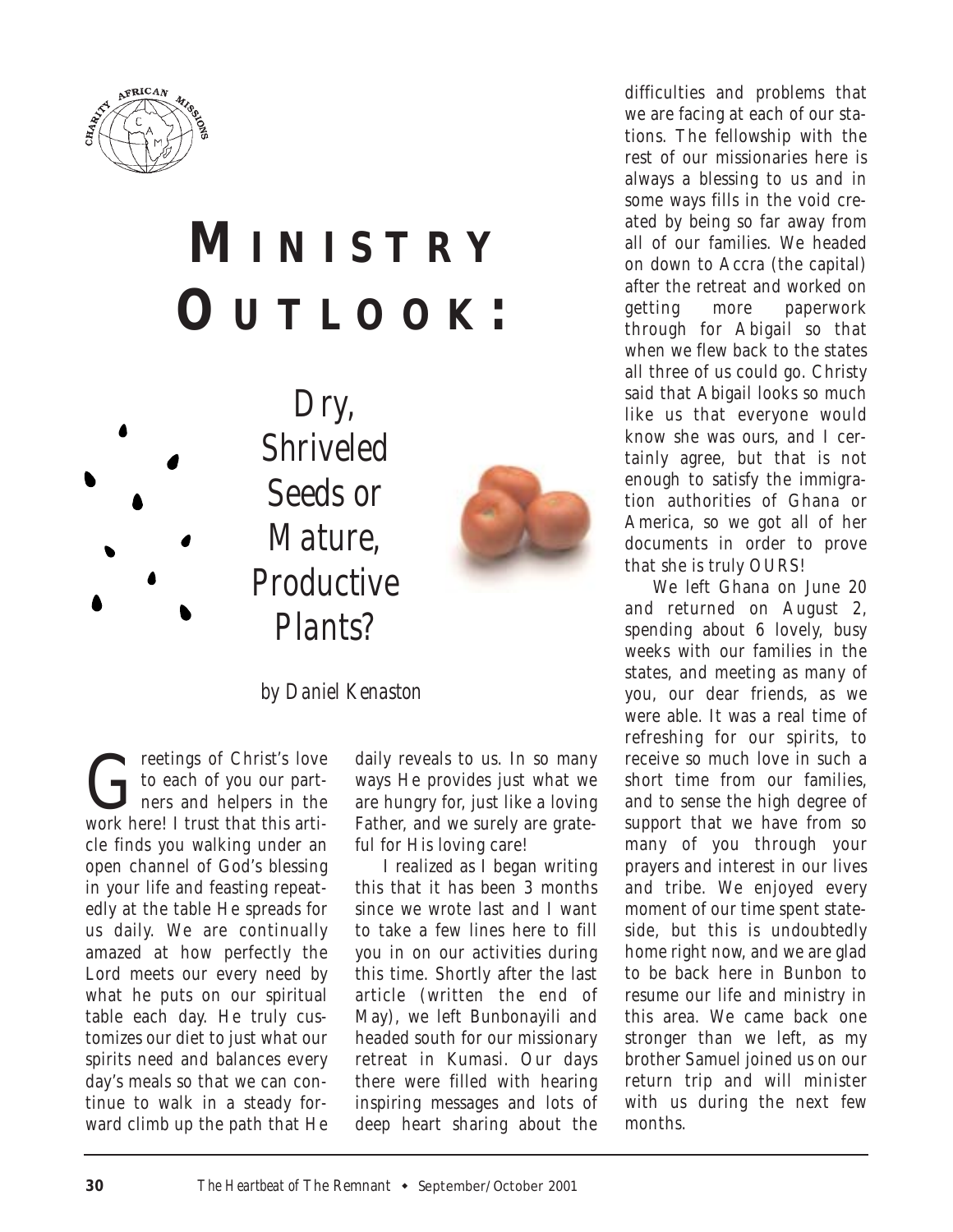That brings us to where we are now—thankful for our time in the states, but happy to be back with our tribe. God's goodness in every different circumstance we face is so amazing, and we have found Him to be equally faithful in every change, whether through wisdom for the challenges of our ministry here or by coaching us through our first visit back to America! We praise Him for his steadfast love!

*"And let us not be weary in well doing: for in due season we shall reap, if we faint not." Galatians 6:9*

*"They that sow in tears shall reap in joy. He that goeth forth and weepeth, bearing precious seed, shall doubtless come again with rejoicing, bringing his sheaves with him." Psalms 126:5,6*

*"The seed is the word of God...But that on the good ground are they, which in an honest and good heart, having heard the word, keep it, and bring forth fruit with patience." Luke 8:11b, 15*

We returned to Bunbonayili right in the middle of the farming season, and all around us are fields of peanuts, corn, and cotton. It is especially so this year as this is the year for "Linampal aakom". Every couple years the chief of each village calls for what we call 'backyard gardening', which means that for the upcoming farming season the animals which normally roam all around the houses must be tied up, enabling the people to plant the land right around their houses. In the in-between years, this land lies fallow while everyone plants their farms in the traditional pattern which calls for farms to be at least a half mile away from the houses, allowing for the free grazing of the village animals. The yield from the farming done close to the houses is generally very good, both because the land is allowed to rest and because of all the natural fertilizer spread by the animals during the two years they graze on it.

Planting is something that is in our blood, probably from our parents because they were always so enthusiastic about



doing it when we were growing up. I can remember the many hours I spent pouring over the seed catalogs in the dead of winter, dreaming of the garden we would plant as soon as the soil was warm enough. It is so fulfilling to put all of the little seeds into the ground and then watch as the shoots start popping up a few days later. It is true that as a boy I sometimes grew tired of the weeding and cultivating, but now all of those difficulties are forgotten and what still remains is a great love for gardening. So, a few days after we settled into life back here in Bunbon, Christy and I got the seeds out of the storage room and started planting our own little backyard garden. For many reasons unknown to us, very few of the seeds we bring over from America grow well here, some never even germinating, but that has yet to discourage us from at least trying.

I am sure that we are all familiar with the idea of ministry being compared to planting seeds, and the verses above should make it clear that God uses the comparison in His word, but God has brought this home to us in a new way during the last weeks as we have faced some challenges to our faith regarding our labors here. I mentioned above that we did some planting, and it was while we were planting that Christy made a comment to me that became the catalyst which God has used a score of times since to challenge my faith. She was watching me look through the stack of little seed packets, and she mentioned to me how that when we plant seeds, we hardly even consider how the seeds look; our only thought is what the mature plant will look like. We went on to discuss how that no one tries to sell seeds by putting a picture of the seeds on the package. Rather they picture in their advertisements what people are thinking about when they plant—the final product. Beautiful photos adorn the outside of every packet, but every one shows the end goal of a lovely plant loaded with fruit!

Because of all that we were already facing on the ministry side, the spiritual application to these thoughts spoke into my heart immediately, and contin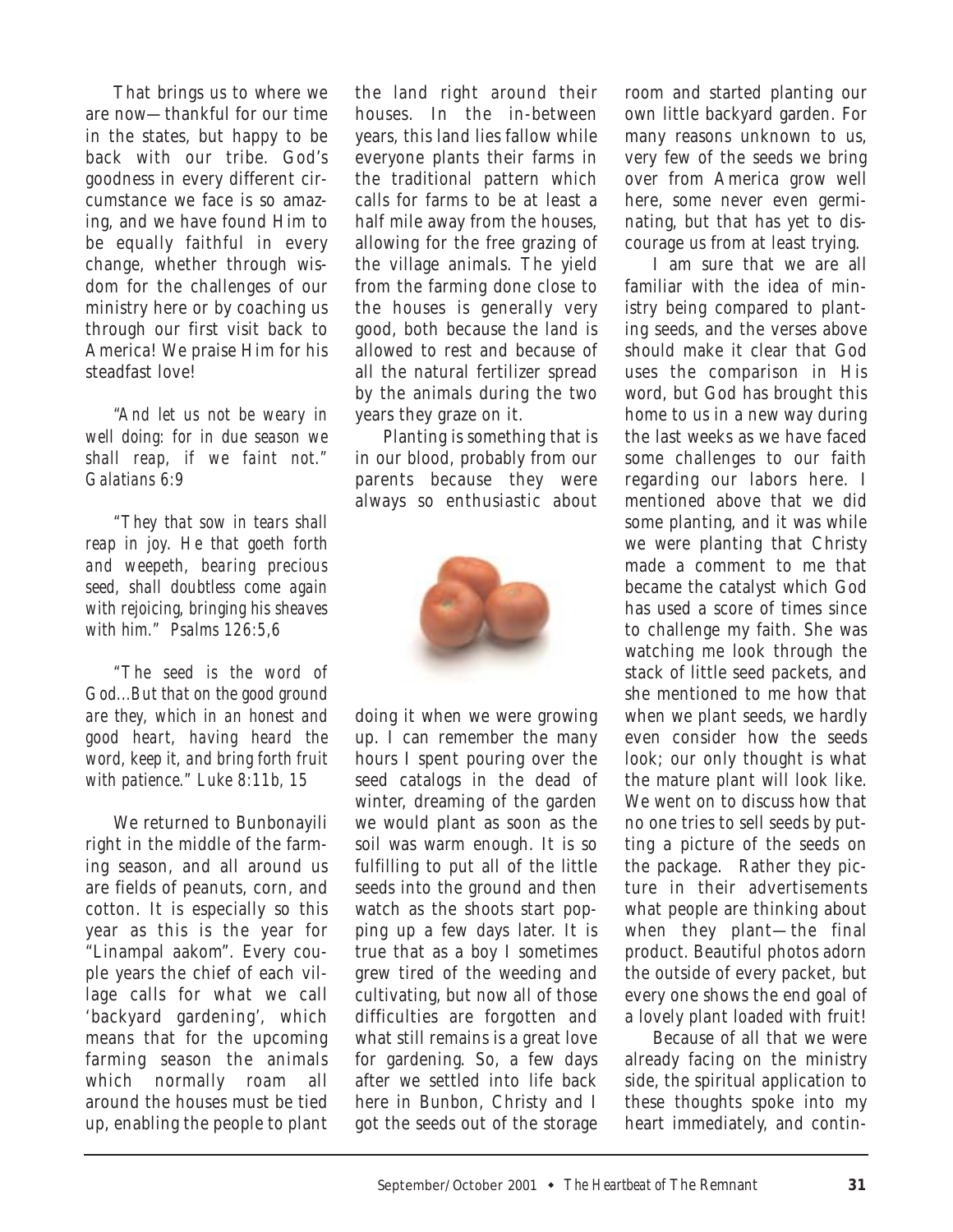ues to do so. During our time in the states it appears that Satan attempted to destroy all that God has been doing here through bringing in confusion, relationship difficulties, and a general cooling off of spiritual fervor. Coming back to face all of this has stretched our faith once again as we seek to hold on to the spiritual reality that God IS planting His church here and will continue to do so even when it feels like Satan is gaining ground again. It is not that everything is in shambles, but I think just facing the reality of how quickly Satan moved in to destroy and how consistently he labors against the church here has sobered us. It has made us draw more deeply from the well of faith that is in God's Word for strength to look and work toward the future picture of the church that we see in the Bible.

I think by now the application is obvious, but what I have seen as I've meditated on this physical/spiritual correlation in the past days is this: planting is by its very nature a work of faith, and when faith is absent or weak, the work of planting and waiting for growth becomes impossible. Now I doubt that you ever thought of gardening as a project requiring faith, and I can't say that I have either, but think with me; follow the thought processes that we all have when planning, planting, and cultivating those little seedlings. If we did not somehow believe that the little shriveled seeds that we drop in the ground would someday become the lovely plants we see on the

package, and did not also believe that the work we are doing contributes to that final success, we would not invest our time and energy to plant and care for the little seeds. But we do believe in the success of the seeds we plant, so we labor, not thinking of how difficult the work is or regarding just how tiny and dried out the seeds are. We think instead of the beautiful plants that will grow out of these seeds and of the abundance of fruit that these plants will one day bear. To think of these things while putting in the ground the shriveled pebbles we call seeds is nothing but pure faith!



In the same way, God has called Christy and me here to plant, not corn or tomatoes, but the seed of his Word in the human heart, most specifically Konkomba hearts. These seeds are not unlike the ones we plant in the soil each spring, for they look just as tiny and insignificant and seem hardly connected in any way to the future mature church that God has promised us in His Word. Some of these seeds that we have planted with prayer have sprouted, and in many we are beginning to see a resemblance to what we believe they will one day become. But there are many others seeds which have either

not yet sprouted or have sprouted out such a tiny shoot that it takes real faith to believe that they will one day become the luscious plants that have been our goal as we prayed, planned, and planted.

Sometimes as we gaze on the 'garden' the Lord has given us responsibility for, we slip out of faith, and our work quickly seems so useless and ineffective, and Satan is always at our ear suggesting that we give up. We have been there a few times in the couple of weeks since we began ministering here again, but our Father, who oversees the whole farm, continues to draw our hearts upward to walk moment by moment in faith. He is encouraging us, and we are slowly learning to look not at the shriveled seeds or tiny shoots for what they are now, but to look at them from the perspective of faith, which sees the true potential that lies within them. We are going back again and again to the 'seed catalog' (God's Word) to look at the lovely pictures and dream of what we believe will one day be a reality even here for the seeds we have planted. We are dreaming, but we are not day dreaming, for there is work to do to see this God-given vision from His word become a reality in Konkomba hearts and villages! The beautiful picture we have seen in God's Word of a mature, prolific church is not only possible, but we believe in faith that it is a reality in progress among our people here!

As I close out these thoughts, it is our prayer that by sharing some of the struggles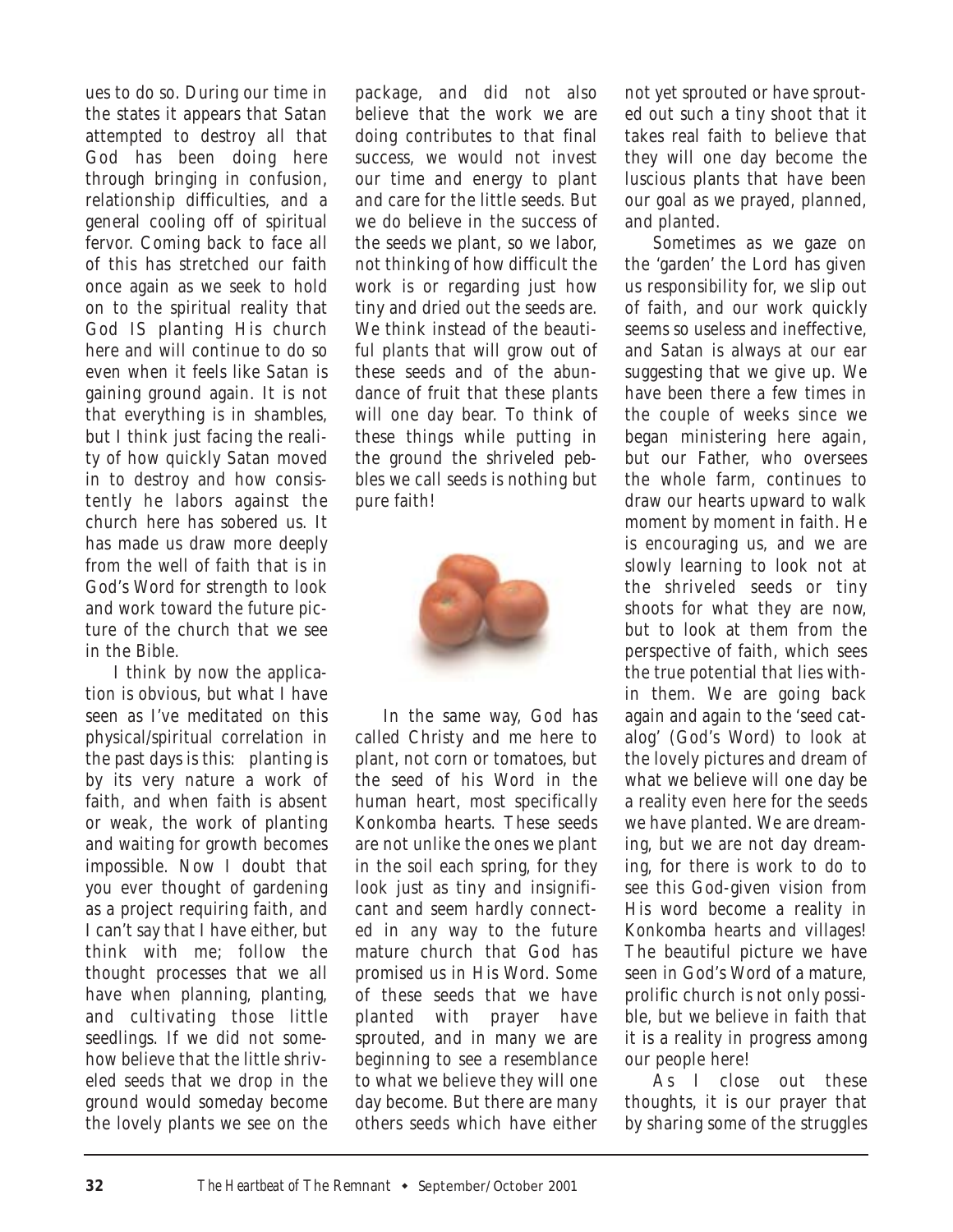we are facing, your heart will be drawn to pray for us in these areas. We desire to keep on in the work God sent us here to do, that of planting God's Word and caring for the little seedlings that make up the Konkomba church. But, as I mentioned above, this is faith work, and without faith we cannot continue to labor, so we desire your prayers for us that God would keep lifting our eyes to look from His perspective and for the grace to make the daily choice to walk by faith not by sight. In sharing a little of the way that God has refreshed and lifted our spirits, we desire to give glory to our caring Father Who cares for us so consistently. We also hope



that the thoughts of planting seeds in faith with our eye on the end goal will also minister to your spirit as you labor with us here in faith and wherever else God has called you to tend His field. We are so thankful for each of you and your labors on our behalf! We remain here, happily doing God's work among our people, but also quite obviously still taking classes in God's school of faith. Thank you for joining our classroom for the past moments by reading this article!

*Just planting seeds and tending seedlings, Daniel & Christy Kenaston and family*

❏

*continued from page 29,* A Sister's Hunger for God *by Miriam Fisher*

reviews was a great help to me

*continued on page 33* several years ago: The School of Christ by T. Austin Sparks. This book helped me to yield to the loving hands of God as He purified me. I could identify with the main theme of the book, how God has us in a school to form Christ in us. This often happens when we are in adverse circumstances. As I read, I got a glimpse of God's purpose in this school: more of Jesus, more of His likeness, more of His image and presence in my life. Once again I found myself crying out to God, "Yes, Lord, yes, I want more of you."

## The Fruit of Hunger

More of Christ in reality in the inner man—this is growth. I have learned that the true spiritual life for which we thirst will never be found in things. Doctrines, rules, even knowledge of the Bible, as good as that may be, will not satisfy the deep longing of the heart. True life is found in Jesus, the Holy Spirit revealing Christ to us in a way that meets our need. God brings us into those difficult situations in order to make a place for the Lord Jesus in us in a deeper way—more of His love, His strength, His endurance, whatever our need is at the time. Some of my sweetest times with my Lord Jesus have been, and still are, times when I'm facing a battle, something I can't handle on my own.

## Hunger for Others

As I have drawn nearer and

nearer to the Lord, my heart has gone out to others. O that others could know the sweetness of the Lord. One of my deepest prayer burdens has been for my own people. Like Paul said of Israel, I say of the dear Amish people, *"...my heart's desire and prayer to God...is that they might be saved. For I bear them record that they have a zeal of God, but not according to knowledge. For they being ignorant of God's righteousness, and going about to establish their own righteousness, have not submitted themselves unto the righteousness of God." (Rom. 10:1-3*) It saddens my heart to see them going about doing many religious things, but they don't know Him, which is the essence of true Christianity. I long to see God complete His work in me. I long to see Him revive the church which is His body, to meet the needs of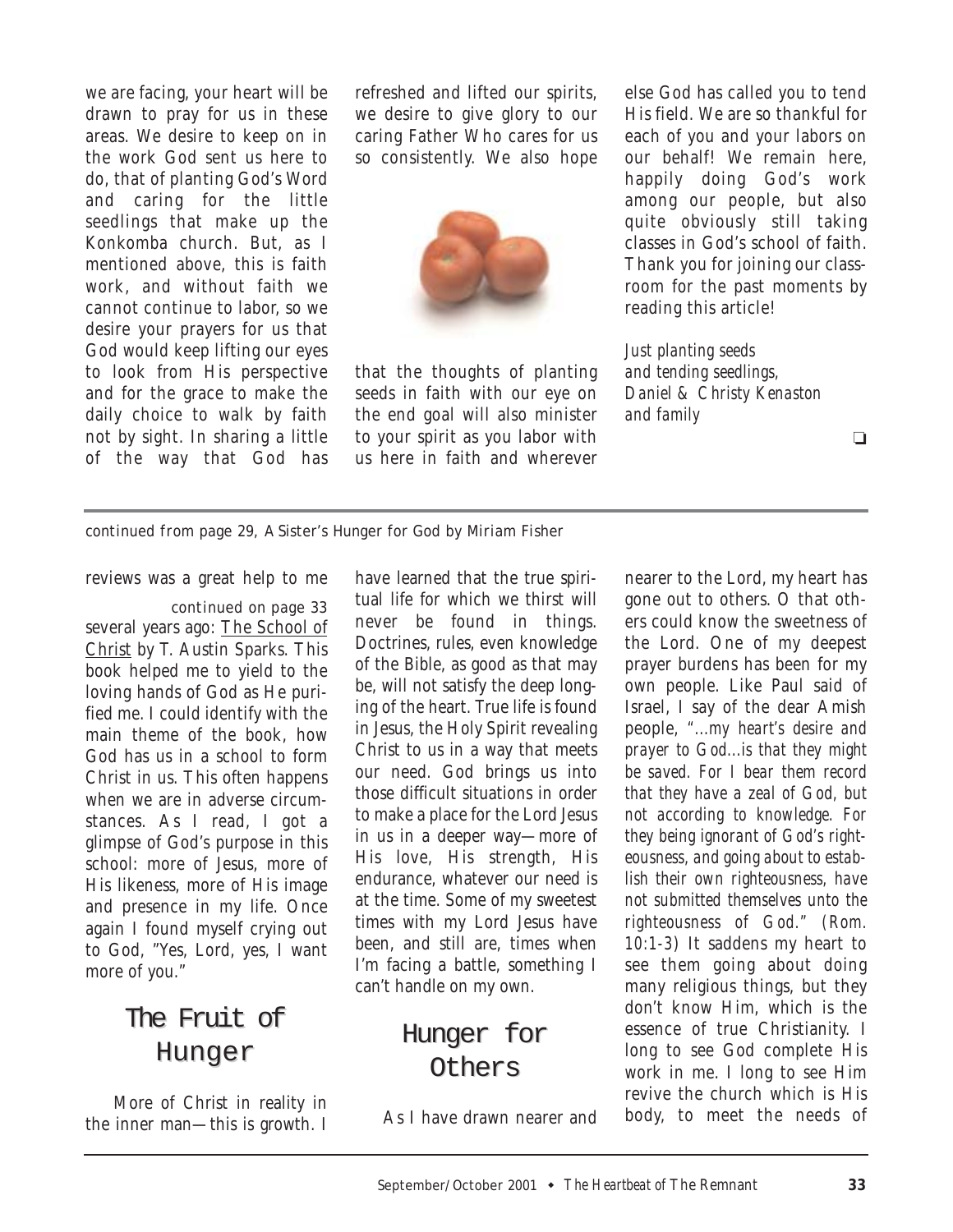thirsting souls around the world as Isaiah says, *"I will pour water on him who is thirsty, and floods upon dry ground...." (Is. 44:3)* **□**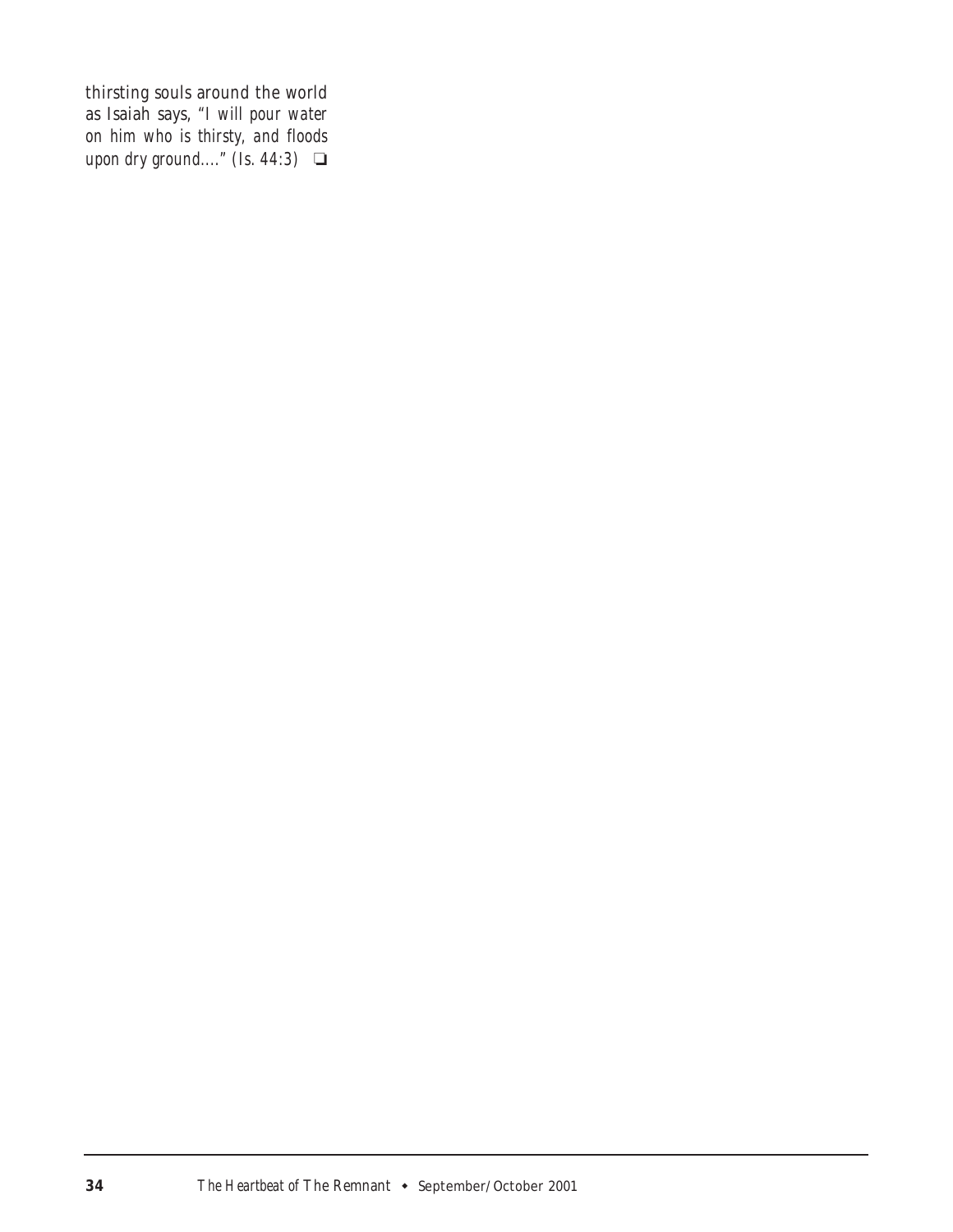

We, the publishers of The Remnant magazine, want to give a big, hearty "**Thank You**" to all of you who expressed your support of the ministry of printing The Remnant. We also encouraged to say the least. Below is a very sm

*Precious Letters*

*from Our Readers*

from you. Keep them coming, even if you have some constructive critizism, we want to hear that also.

all of you who expressed your support of the ministry of printing The Remnant. We are encouraged to say the least. Below is a very small example of the letters we have received

We enjoy the Remnant very much and find many of the articles encouraging and helpful in remaining faithful to God and living a separated lifestyle when many people we know feel separation is not necessary. God bless your ministry!

#### *Middletown, PA*

Super magazine! Your articles are great! They are not fast reading—meant to be digested slowly and applied to your life. I can tell a lot of thought goes into this magazine. Thank-you for printing it and sending it to me. I share it with two other families.

P.S. Your covers are attractive, too!

#### *Opelika, AL*

We have found the "new" magazine to be excellent. The book reviews have been very helpful. We are reading (and re-reading) both "The Calvary Road" and "The Release of the Spirit." Although we have been believers for  $20+$  years, we have never been taught this concept of godly "brokenness." These two books and some of the tapes from Charity Gospel Tape Ministry have been a real help and the Lord is using them to draw me and my family closer to him.

The study on "Meekness 101" was also a help. We used it in our family devotions. It is not an easy lesson to put into practice, especially for our young ones, but it is a good start from them.

*-The Editor*

We are part of a two-family house church. All ages participate in the meeting together. We celebrate the Lord's Table as part of a full meal. Meeting this way has helped us grow spiritually a great deal. We are praying that the Lord will lead other families who have a real zeal for the Lord to join us.

Thank-you for your ministry to us via tapes and the magazine.

#### *Plainfield, CT*

We love the new format of The Remnant. We've been having you send us 20 copies to distribute to others. Could you please send us 30 copies now? Our mailing list has increased. Thank-you!

#### *Mogaddre, OH*

I very much enjoy the Book Review and Home Histories articles. I have ordered the books that are highlighted in these sections and use them for devotions and/or home-school studies.

#### *Lake Elsinore, CA*

tary.